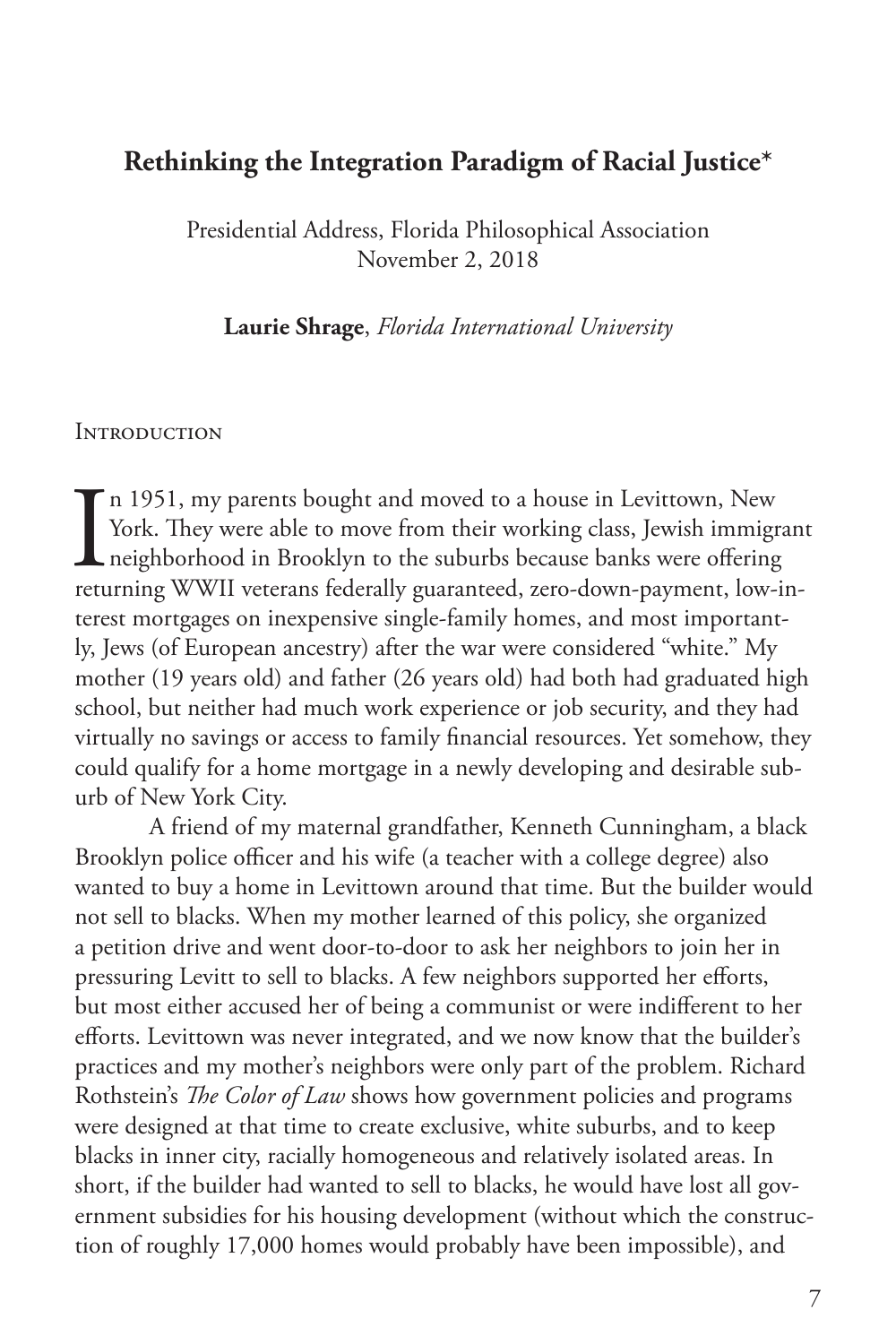prospective buyers would not have been able to get the kinds of bank loans my parents got if Levittown had become integrated.<sup>1</sup>

Although U.S. cities and suburbs are more diverse today, neighborhood segregation persists and African Americans continue to be more segregated than other groups.<sup>2</sup> Segregation contributes substantially to ongoing race-based inequalities of income and wealth, educational and job opportunities, health outcomes, and to the maintenance of concentrated areas of poverty, violence, and environmental destruction. For the civil rights generation, the main solution to segregation has been to promote racial integration in schooling, employment, and housing, through a variety of affirmative action programs, including race-conscious school assignment, preferential hiring, and subsidized housing. Most of these programs have been largely unsuccessful in achieving economic and social parity or ending racial discrimination, and have engendered enormous resentment and resistance from whites and other historically advantaged social groups.

In light of the failures of integration efforts of the past, several political philosophers have offered critiques of the integration paradigm of racial justice, especially with respect to ending residential segregation. These philosophers acknowledge that segregation has harmed black families and communities in substantial and lasting ways, but yet do not support affirmative action programs that aim to integrate exclusive white communities. In this paper, I will confront the concerns of these critics, and consider the anti-assimilationist and pluralist ideals they propose for rectifying the harms of residential segregation. I will argue that ending black hypersegregation<sup>3</sup> should be viewed as a means to a more racially inclusive society, not a byproduct. While some desegregation programs may be poorly designed or funded, I argue for more forcefully subverting the mechanisms that replicate patterns of black/white segregation.

Toward this end, I argue for continuing and increasing support for affirmative action efforts such as housing vouchers, and consider some proposals for tax reform that would discourage ongoing discrimination in renting and buying homes. I also consider proposals for integrating private organizations and communities, such as exclusive white churches. Some social theorists have recently argued for the importance of social networks in providing access to educational and employment opportunities, and faith communities play an important role in building or inhibiting diverse social networks.

#### The ideal of integration

Iris Young identifies four main problems with the goal of residential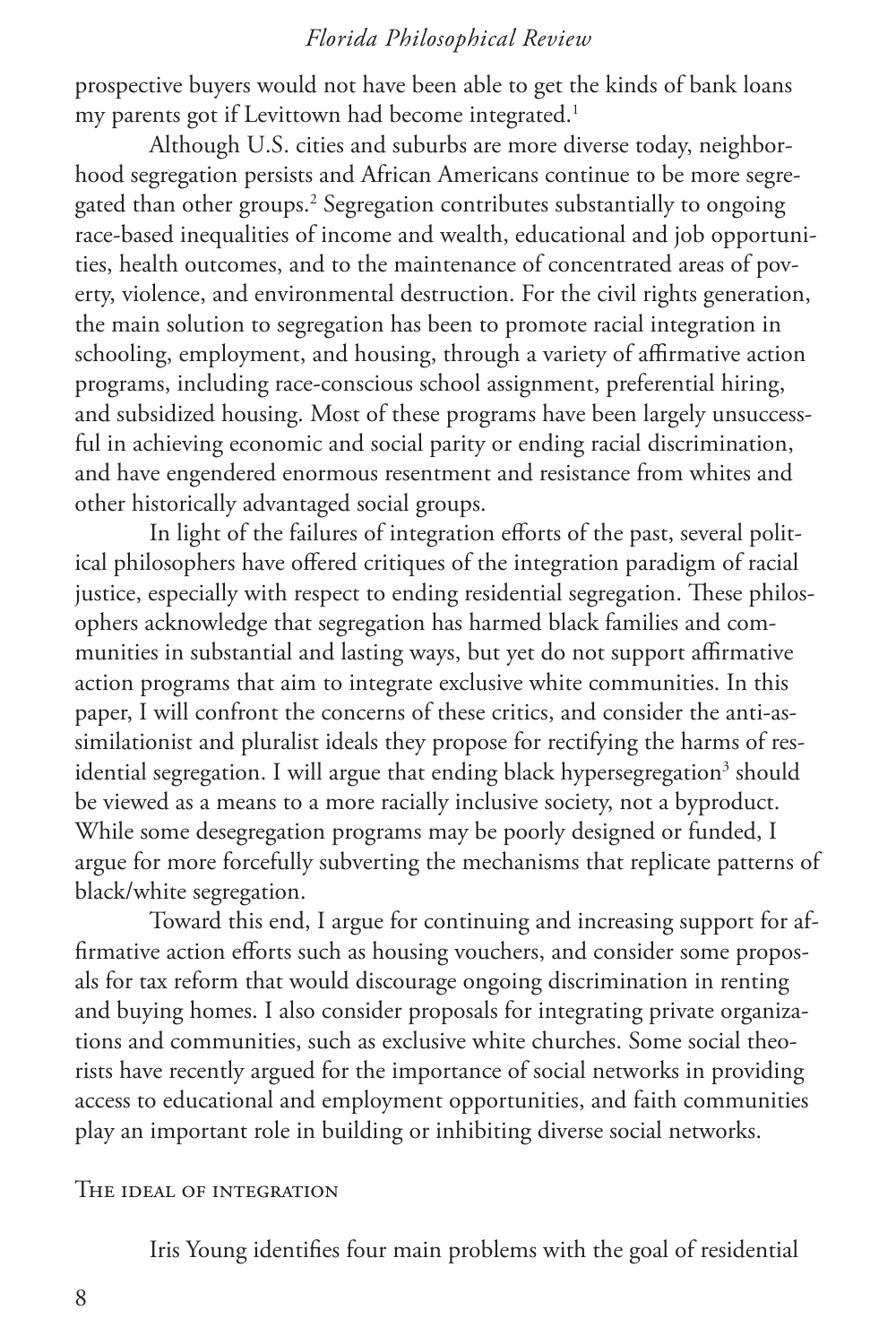integration. First, housing integration programs are disruptive to the lives of the excluded group while leaving "the dominant group relatively undisturbed."4 Integration programs typically involve moving a small number of blacks into predominantly white neighborhoods where they are expected to assimilate to the norms of the dominant group. Second, "the ideal of integration rejects the validity of people's desires to live and associate with others for whom they feel particular affinity."5 According to Young, people often want to live among their own kind, in regard to race, ethnicity, religion, language, and so on. Young believes there is nothing wrong with such clustering, especially when "its purpose is mutual aid and culture-building… as long as this process of clustering does not exclude some people from access to benefits and opportunities."6 Third, integration is "likely to meet with resistance and failure, and when it fails, the fault seems to lie with the segregated group."7 In reality, integration projects are likely to fail because too few resources are made available for them and because, according to Young, even members of the dominant group who support these efforts will continue to engage in exclusionary behaviors and then blame the subordinate group for failing to integrate on the terms offered. Fourth, integration focuses on the wrong issue, which is "that groups are spatially and institutionally distinguishable, and the remedy is spatial and institutional mixing in proper proportions."8 The wrong of segregation, according to Young, is not that groups are spatially distinguishable (i.e., separated), but that the process of segregation creates material disadvantages for the segregated group. Integration efforts, then, alleviate these material disadvantages for only a few individuals at a time, and sometimes make these individuals worse off by "removing individuals from their sources of solidarity and isolating them, further disempowering them."9 Integration programs do little to improve the material conditions for the majority living in segregated neighborhoods.

Tommie Shelby builds upon Young's critique of the integration ideal. He argues that "residential integration is not a requirement of corrective justice and should not be viewed as a solution to ghetto poverty."<sup>10</sup> Relocating to predominantly white neighborhoods imposes burdens on black residents, such as greater exposure to racist hostility and violence, along with the loss of networks of mutual support. Moreover, because few whites will live in neighborhoods in which blacks have a substantial presence, a fully integrated society would weaken black cultural institutions and political solidarity in that it ultimately involves relatively small numbers of blacks being dispersed among whites. Shelby defends the moral choice of blacks to self-segregate, especially in our current national environment, and they do not have an obligation to move in order to achieve the aims of integration.<sup>11</sup> Although having black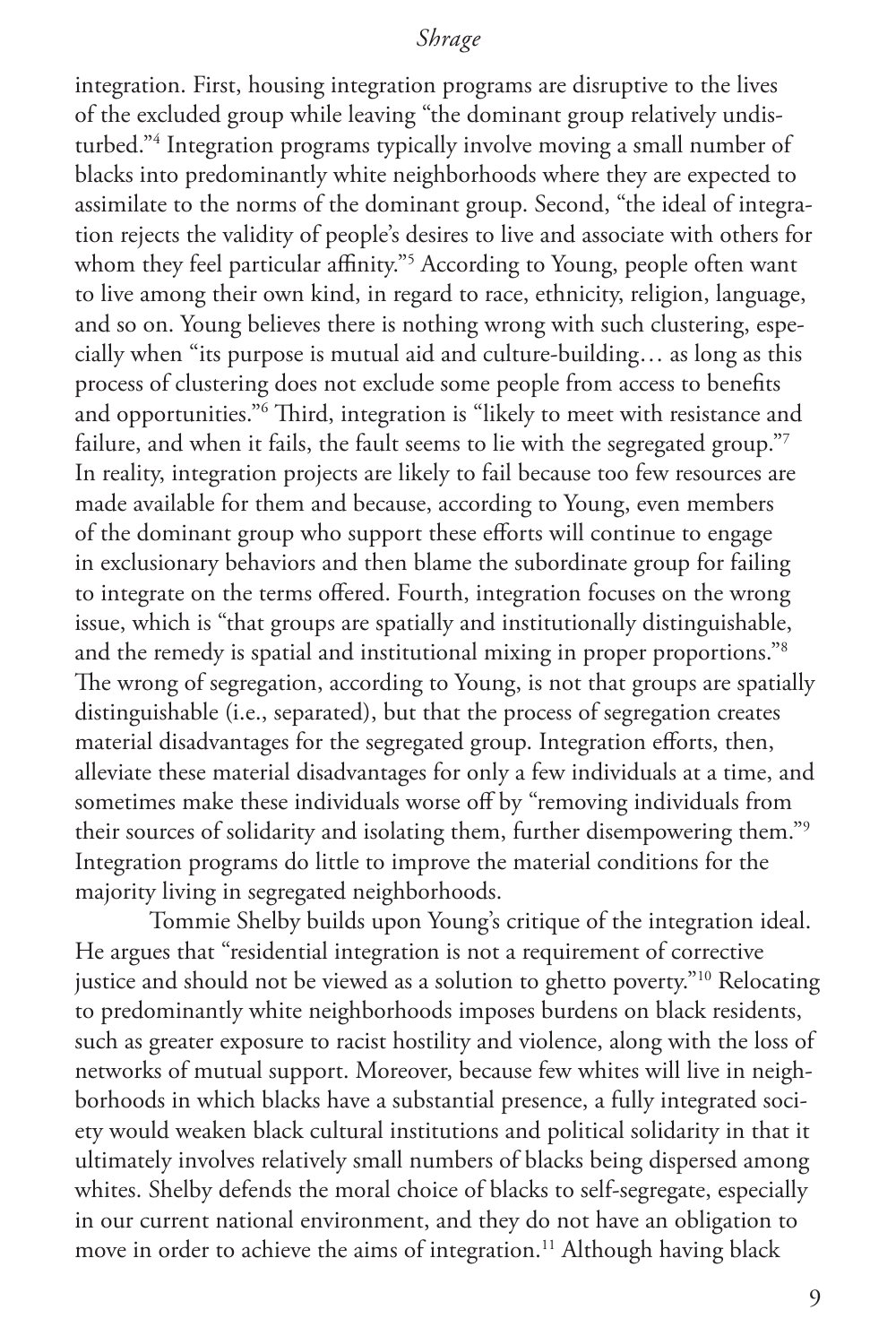neighbors may be good for many whites in terms of challenging their racist assumptions, Shelby argues that this does not justify imposing serious costs on those who are already disadvantaged. He is skeptical that living in the same neighborhood will be sufficient to produce meaningful and cooperative interracial relationships.12 Given the likely class differences between relocated low-income blacks and their new more affluent white neighbors, people from different racial groups may still avoid contact with one another.<sup>13</sup>

Of course, Young and Shelby both oppose policies and practices that create and maintain segregated communities. Young writes, "Processes of segregation…exacerbate class differences of income, education, and skill to produce racially structured differences in privilege and opportunity. These structures in turn reinforce racial discrimination by creating less desirable places associated with the subordinate group. These places themselves are racially marked by the dominant society as unworthy, and those who live there are held responsible for the physical neglect of their environment."14 White citizens are often unaware of how black communities are devastated by the practices of redlining, which involves the denial of mortgages and business investments in particular neighborhoods because they are deemed high risk, which then ensures that such places become areas of neglect and deterioration. Moreover, environmental racism (e.g., locating unattractive infrastructure near or through black neighborhoods, such as noisy and polluting highways and factories, or locating low-income housing projects in struggling neighborhoods in ways that concentrate poverty) contributes to turning black neighborhoods into spaces of poverty. The devastating long-term effects on the health and wealth of residents in segregated black communities have been well documented, and is the source of much of the racial tensions we see today.

While Young and Shelby recognize the harms and structural injustices involved in forced segregation, they also oppose what they see as coercive integration programs, which fail to take account of group interests and identities. Young offers "an alternative ideal *differentiated solidarity*," which

holds that segregation is wrong, but that social group distinction is not wrong. The ideal affirms a freedom to cluster, both in urban space and in religious, cultural and other affinity group associations. This freedom should be balanced with a commitment to non-discrimination; spatial and social clustering, that is, cannot be based on acts of exclusion, but rather on affinity attraction.

…The freedom to cluster should also be paired with an openness to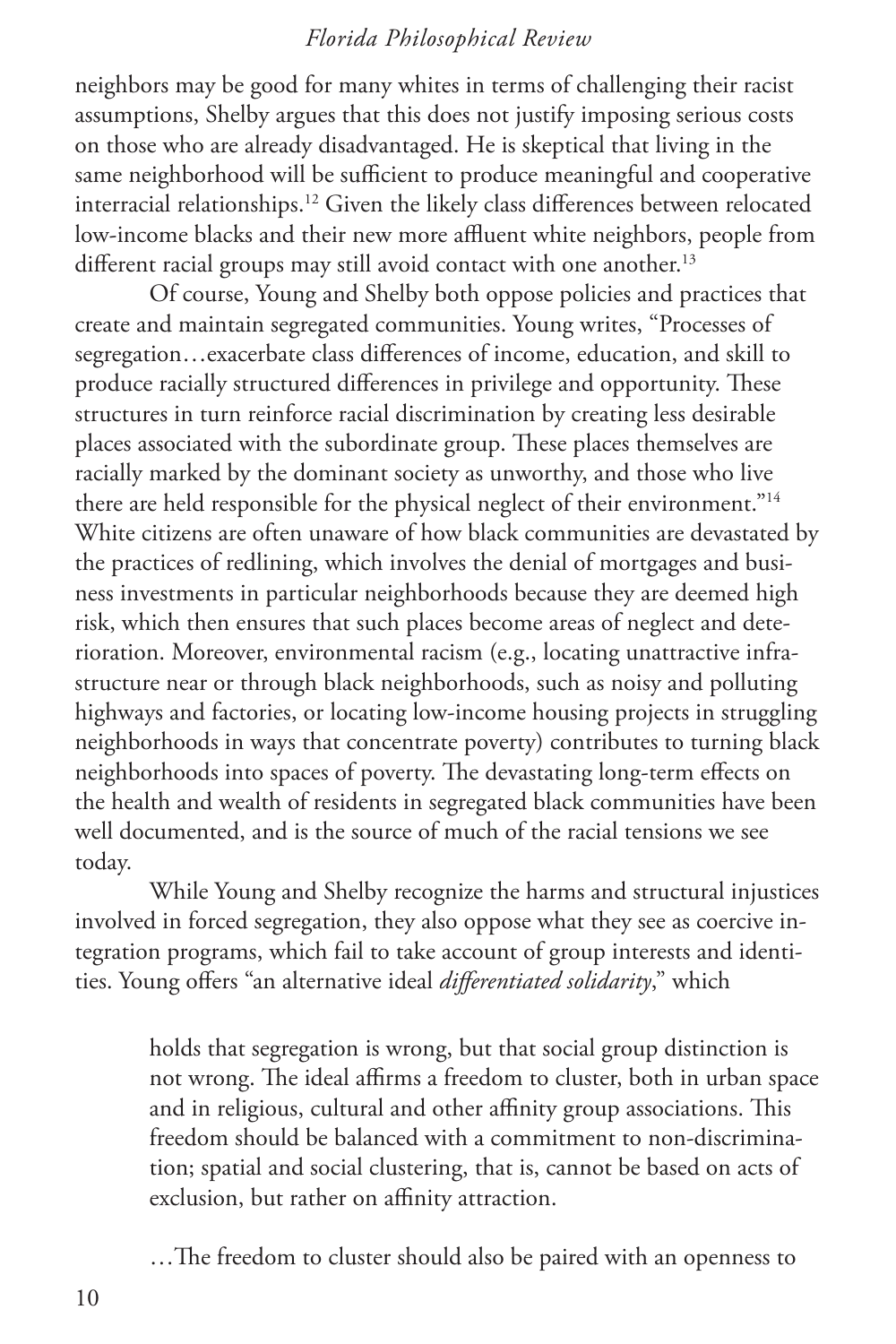unassimilated otherness…15

One problem Young sees with current residential integration efforts is they try to improve lives by helping one individual or family at a time. In this way, they fail to recognize our relational interests and group rights. Our lives improve when the lives of those with whom we share social identities also improve, and when we can fully participate in a democracy without having to shed our ethnic and other identities.

Shelby introduces an "egalitarian pluralist" alternative to the integrationist model of racial justice.16 Egalitarian pluralists support "ghetto abolitionism," but not the destruction of black communities. Instead, Shelby advocates "fundamental reform of the basic structure of our society," so that poor communities get the resources they deserve and need. Shelby argues that the freedom to cluster or self-segregate, for oppressed groups, enables their members to maintain protective and supportive living environments, and autonomous and creative cultural spaces, and to form bonds of social and political solidarity. However, Shelby writes "I offer no new political strategies or policy proposals. Others are better equipped for those tasks. What I have offered is a defense of a set of values and principles that should inform the next ghetto abolition movement... Ghetto abolitionism, when viewed within the systemic-injustice framework and in accordance with liberal-egalitarian principles, would aid more than just the ghetto poor."17 Infusing poor communities with greater resources is a worthy goal, but Shelby does not analyze the practices that perpetuate the poverty of these communities, such as redlining or the tax policies that allow affluent communities to hoard resources. Below I will consider some proposals for changing these practices.

Shelby focuses on "what the unjustly disadvantaged are morally required and permitted to do in response to the unjust conditions that circumscribe their lives," and in this respect he defends the choice to self-segregate rather take part in integration programs.<sup>18</sup> I will contend that, in regard to the issue of integration, we need to focus on another issue. We should focus not merely on "what the unjustly disadvantaged are morally required and permitted to do in response to unjust conditions," but also on what the unjustly advantaged are morally required to do in response to ongoing systemic forms of racial discrimination from which they benefit. By focusing on this question, then perhaps we can see the way toward strategies and policy proposals for change. While Shelby feels unqualified to outline these strategies, I will urge those who are working to understand the systemic injustices that continue in our society, and who are also committed to egalitarian principles of justice and pluralistic forms of democratic inclusion, to creatively engage with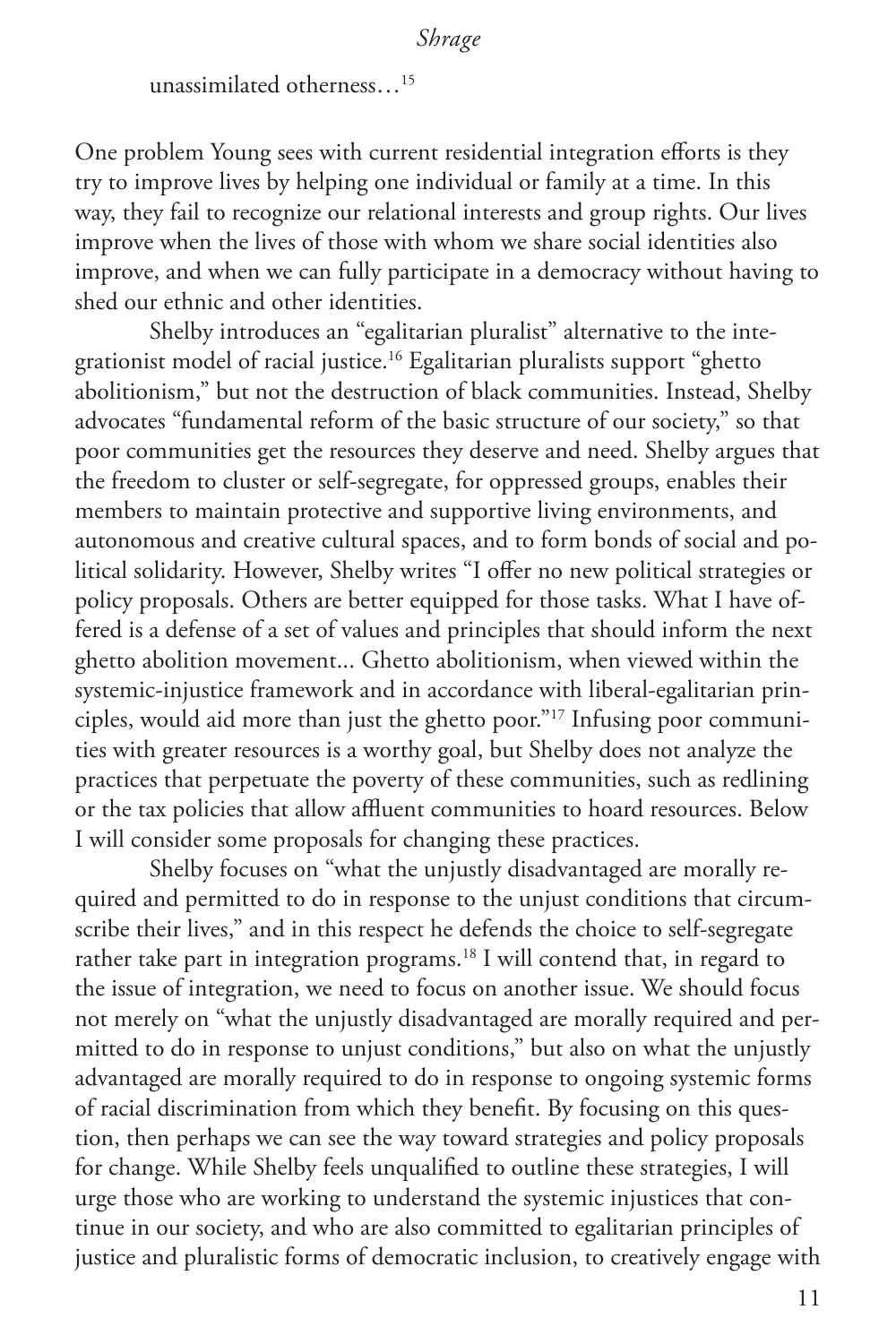others to devise better policies.

Residential integration efforts have historically been about expanding housing choice for blacks and other racialized minorities, and removing restrictive policies that leave them with few choices about where to live. They are not, as Shelby or Young imagines, aimed at requiring or coercing blacks to relocate when they can. Some people may prefer to cluster with members of their ethnic or racial group, and some may prefer to move into white neighborhoods with a history of exclusionary policies. Moreover, Young wrongly asserts that "In an ideally integrated city, no neighborhood would be dominated by a minority group, nor would any neighbourhood be inhabited exclusively by a majority group. Instead, each neighbourhood would contain people of different groups in rough proportion to their incidence in the general population."19 Shelby echoes this assumption when he identifies the basic components of "the new integrationist vision": "According to this view, each neighborhood (or almost every neighborhood) should contain people from different racial groups in rough proportion to their presence in the region."20 This is a bizarrely abstract and formalized way to represent the goals of the "new integrationists" (as Shelby labels them) and it unfortunately mischaracterizes the objectives of residential integration. If Young and Shelby were correct, then every neighborhood in a fully integrated society would be dominated by the majority group of a society (because, by definition, the majority outnumbers the others), and this then would increase the pressure on minority groups to assimilate to the norms of the dominant group. While such mathematical balancing was used in some school integration plans (i.e., to force school integration), it has not generally been part of residential integration programs.<sup>21</sup>

The main goal of integrationists has been to understand, stop, and reform the policies and practices that make it impossible for blacks and other racial minorities to have the same residential (or school) choices afforded to those with white social and class advantages. It has never been the goal of integrationists to direct the choices of blacks, once they genuinely have choices, until all neighborhoods are "ideally integrated" according to Young's overly simplified formal model. At most, we might expect that, when people who have been racially stigmatized face the same set of constraints as whites about where to live (income, work opportunities, transportation options, etc.), fewer neighborhoods would be exclusively white, and eventually more whites might choose to live in "black neighborhoods," i.e., neighborhoods with a higher proportion of blacks than in the general population, and with strong black-owned or black-identified cultural institutions and businesses. This pattern would be perfectly fine for integrationists, rather than the mathemati-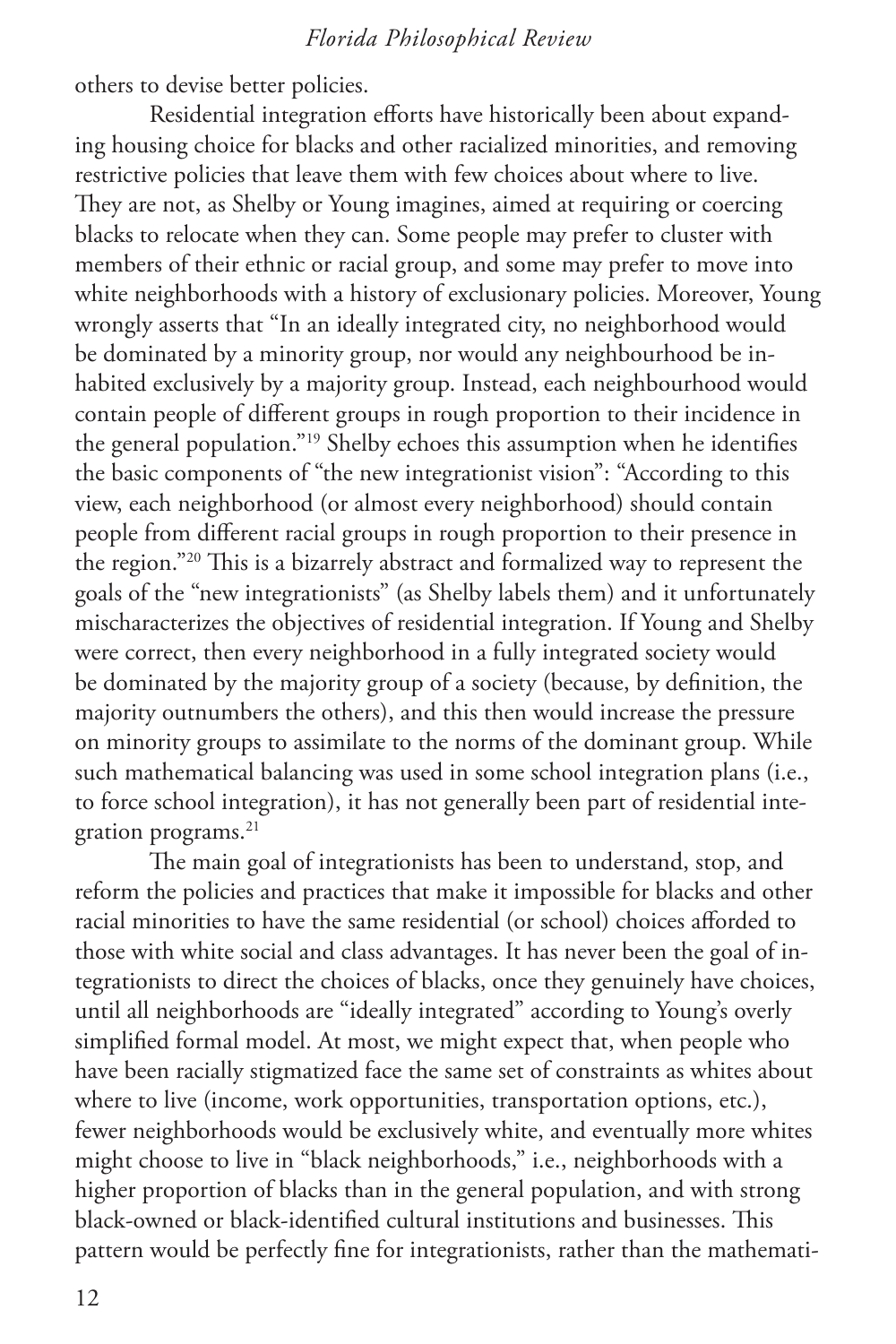cally balanced proportions Young assumes.

Removing racially discriminatory housing policies and practices in government housing programs, the mortgage and real estate industries, and in private renting and home sales (as the 1968 Fair Housing Act was supposed to do) is not enough to provide blacks with the housing choices of those who enjoy the social and economic advantages of whiteness.22 Due to the history of segregating blacks into poor and blighted communities, blacks now face many class barriers when it comes to exercising housing choice. The historian Richard Rothstein writes "You might expect that the ratio of black to white household wealth would be similar [to the 60 percent income ratio]. But the median white household wealth (assets minus liabilities) is about \$134,000, while median black household wealth is about \$11,000—less than 10 percent as much. Not all of this enormous difference is attributable to the government's racial housing policy, but a good portion of it certainly is."23To rectify these past harms and injustices, integrationists support programs such as housing vouchers and governmental incentives to build affordable housing in exclusive and relatively wealthy white communities. These are the sort of "move-to-opportunity" programs that Young and Shelby oppose, because they help only a few of those who are economically disadvantaged without helping the majority of those living in hypersegregated poor communities. This is a valid criticism, and pro-integrationists need to find ways to increase budgets for voucher programs (the vast majority who qualify and are on waiting lists don't receive them<sup>24</sup>) in order to expand the residential choices of a greater number of disadvantaged people, and also to add more affordable housing units in ways that do not further the agendas of racial segregationists.<sup>25</sup> In addition, integrationists (and egalitarian pluralists) need to focus on programs that will address the living conditions and problems of isolated and blighted minority-majority neighborhoods. Residents in these communities need to be empowered to lead and guide these efforts, and resources need to be made available so that they are able to carry out their solutions. Young and Shelby favor the latter kinds of efforts over the former,<sup>26</sup> but there is really no need to only pursue one kind of effort to address the deplorable legacy of racial segregation.

It's hard to win political support for any of these efforts, in part because many people in the U.S. are not aware of their government's role over many decades (at all levels of government) in creating the exclusive white suburbs and inner-city ghettos that we see today.<sup>27</sup> Also, those who benefit from the legacy of segregation and who enjoy the advantages of white status when it comes to residential choice (stable and increasing property values, decent public and private amenities, safe streets, etc.) often fear that they will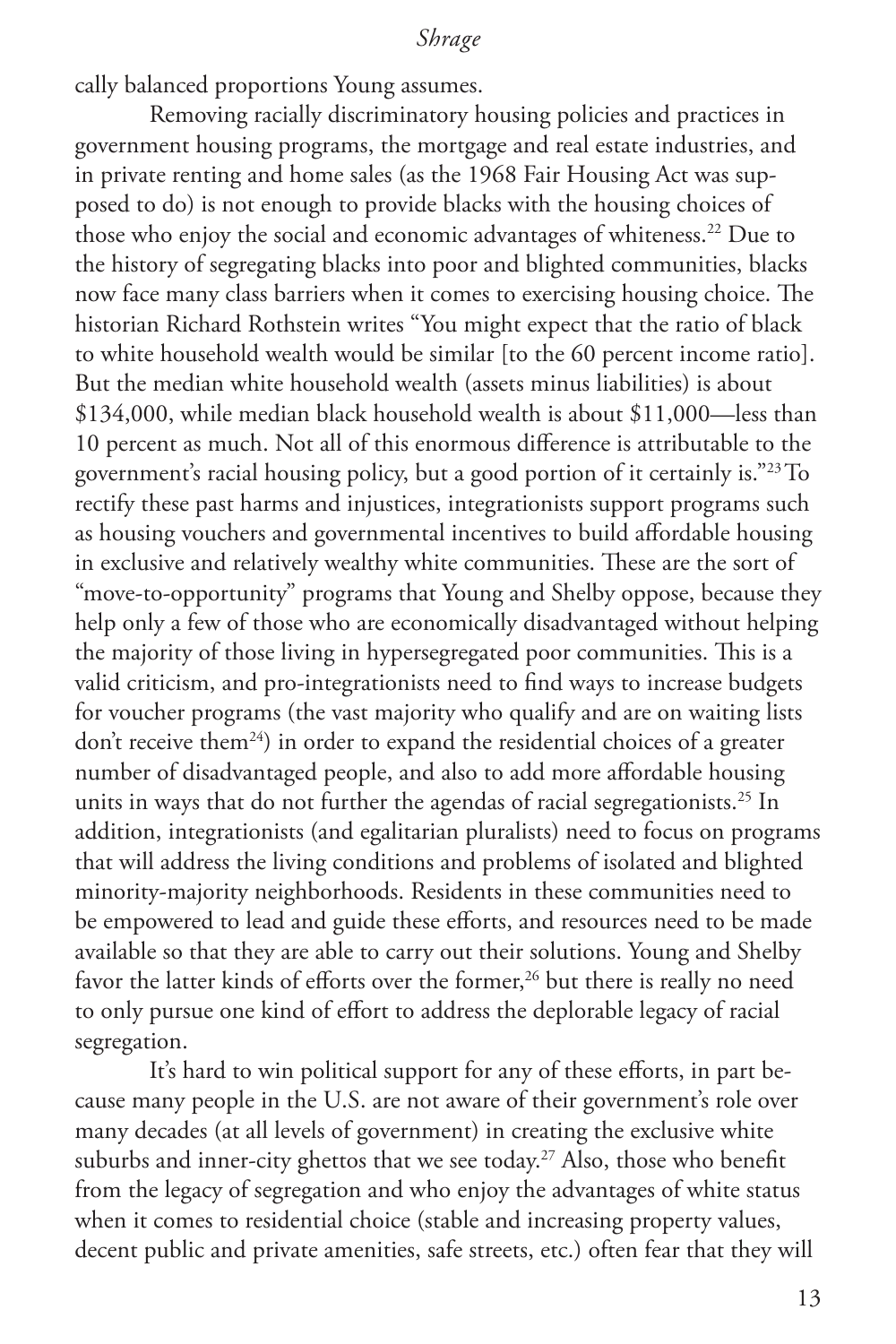lose these economic advantages and social goods. So, as Young notes, even supporters of integration overlook how voucher programs are inadequately funded, and those less supportive typically fight to keep subsidized housing developments out of their neighborhoods. While diverting more public resources for community-led and designed improvement projects in poor neighborhoods may be more appropriate, helpful, and justified in some cases, winning public support for these programs will also be an uphill battle. It is incumbent upon social theorists who support the ideals of differentiated solidarity or egalitarian pluralism to provide more concrete details about the kinds of legal or policy changes that can make more resources available to marginalized communities. We need to have these concrete details so that we have a better idea of what adopting a different set of values and principles might mean in practice, and not just in theory, and whether actions guided by these ideals can effect change.<sup>28</sup> Otherwise, these philosophical ideals will simply perpetuate the status quo.

For example, Rothstein (who endorses affirmative action toward integration) proposes that the mortgage interest deduction be used as leverage to force desegregation by withholding the deduction from homeowners in exclusive white neighborhoods until their communities take steps to desegregate (e.g., by modifying zoning codes or accepting mixed-income housing), and then returning the withheld deductions to those homeowners once their communities take such actions. He further proposes that the government buy houses for sale in exclusive neighborhoods and sell them to moderate-income black buyers at something closer to the cost (in today's dollars) that my parents paid for their first home in Levittown.<sup>29</sup> I would add to his proposals and suggest that tax-exempt entities (such as religious organizations) which join anti-integration efforts (e.g., by taking a stance against a governmental program or policy proposal intended to promote racial integration) lose their tax-exempt status, and that the recovered funds be diverted to support inclusive and affordable housing projects in these communities. Rothstein further proposes distributing tax credits to developers who build affordable and inclusive housing in high-opportunity neighborhoods.<sup>30</sup>

#### Segregation and social networks

Elizabeth Anderson examines how residential segregation perpetuates black disadvantage in the U.S., and also raises the issue of what those who benefit from ongoing housing discrimination are obligated to do to end such practices. Anderson argues that residential segregation keeps blacks from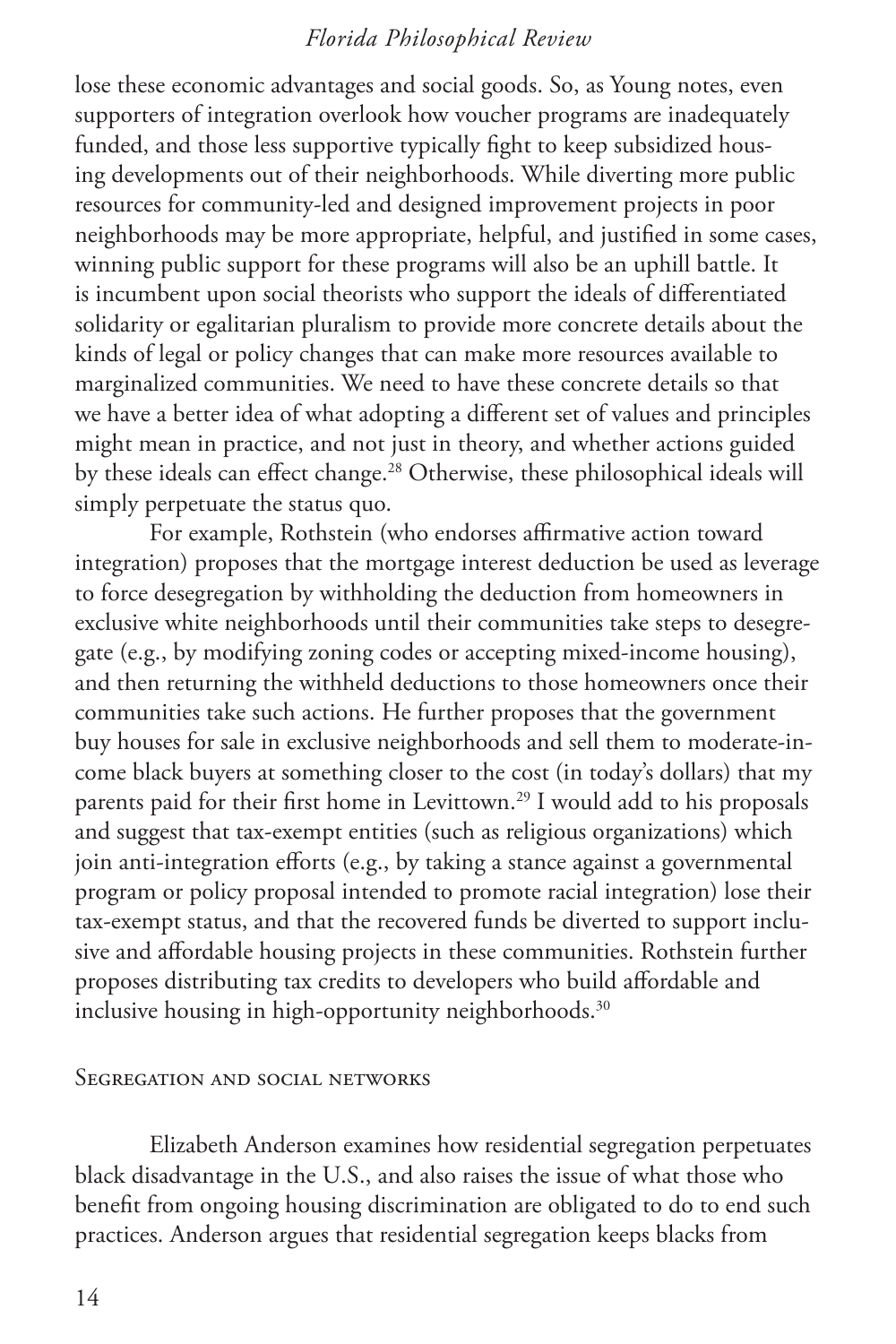acquiring beneficial forms of human, social, cultural, and financial capital, and conversely allows whites to hoard goods and opportunities, and impose burdens on non-white communities. This situation is obviously unfair. It also perpetuates the stigmatization of blacks, because segregation keeps whites racially isolated and thus fails to challenge their explicit and implicit racial biases, and to make white elites accountable to all citizens. Furthermore, Anderson argues that "separate is not equal" because it creates an "untouchable social caste" and represents this caste as unfit for association on an equal basis with other citizens.<sup>31</sup>

To make elites (who are predominately white) accountable to all, Anderson argues that our government (at all levels) needs to take positive steps to ensure that entrenched patterns of racial segregation are not replicated in public institutions (e.g., public schools, government contracts and service). Moreover, she contends that, as private citizens, we are jointly responsible for making our society more just, and that each of us should contribute to efforts to integrate our communities. This involves promoting integration in our informal social networks, because much pernicious discrimination remains out of the reach of anti-discrimination policy. Anderson advocates expanding social interaction across different groups on terms of equality and respect, which can facilitate forms of sharing that promote cultural literacy and greater access to educational, employment, and housing opportunities. Like Young, Anderson argues that inclusive policies and practices are necessary for a healthy democracy.<sup>32</sup>

Like Shelby, Anderson recognizes that a neighborhood in which people co-exist within the same municipal borders is not genuinely integrated when there is little social contact across racial groups on equal terms. Similarly, if a person's race correlates with one's status in other domains in a particular community (e.g., a racially mixed neighborhood in which blacks are mostly live-in servants, or renters rather than owners), then it is not integrated in a just or egalitarian sense. While Anderson supports programs such as housing vouchers, government-subsidized affordable and integrated housing developments, and race-conscious school assignment, she recognizes that positive integration programs often meet with massive resistance from whites (e.g., busing) and therefore need to be feasible.33

Unlike Young, Anderson does not appear to regard "the freedom to cluster" as an important right, and her emphasis on enabling blacks to acquire the cultural and social capital wielded by the dominant group has opened her account to the criticism that it overlooks the harms of assimilation.<sup>34</sup> For Anderson, residential clustering along racial or ethnic lines undermines forms of communication, trust, and accountability across groups that sustain dem-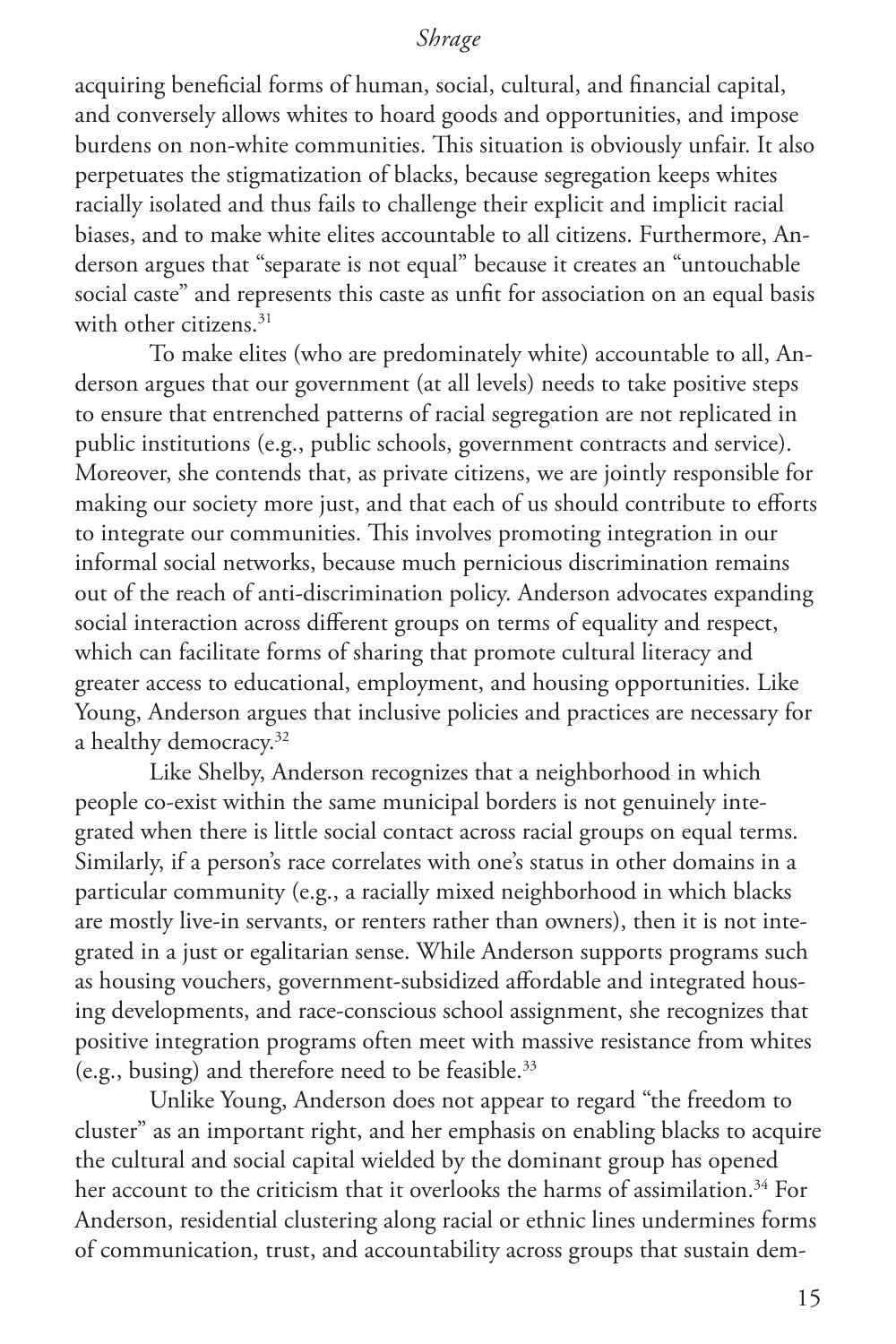ocratic institutions and practices. Moreover, clustering creates conditions for resource hoarding by the more dominant group. Young and Shelby focus less on the consequences of the clustering of whites (or white group solidarity) and hold that we should respect the desire of minorities to cluster (which will soon include whites in the U.S.) and remain "unassimilated others," while simultaneously resisting the forces that keep black neighborhoods impoverished. Both are more confident than Anderson that social and political ties and coalitions can be developed across ethnic groups despite physical separateness or diminished social interaction.

For Shelby, residential integration may eventually result when there is greater social and economic equality across racial groups, but it is not a necessary means to these ends.<sup>35</sup> Shelby criticizes Anderson for suggesting that it is morally imperative for blacks (as well as whites) to take part in residential integration efforts when they can, because such efforts impose further burdens on people who are oppressed without any guarantee that they will bring net benefits to those who participate, or to blacks in general. Shelby maintains that increasing job and educational opportunities (economic integration) for those who face discrimination is not contingent on residential integration or expanding interracial social networks, and instead should come about through ending discriminatory employment and admission practices and better outreach into black communities (through advertising, public schools, etc.). Although there may be some truth in the expression "it's who you know that counts," access to opportunities should not depend on one's social network, or on acquiring the cultural capital, tastes, habits, and communicatory practices of elites.<sup>36</sup> Although Shelby emphasizes the value of intraracial networks ("bonding ties" as opposed to "bridging ties") in building strong communities and expanding opportunities, and proposes fairer resource sharing between black and white communities, he stops short of explaining or describing the mechanisms of more just resource distributions.

Danielle Allen elaborates and adds nuance to the thesis that segregation is an obstacle to the development of critical social networks for members of disadvantaged groups, which then perpetuates gaps in education, health, and wealth.37 Allen writes,

Why does segregation have such profound effects? Common sense points the way to an explanation, which research has confirmed. All you have to do is think about what flows through social networks. At the most basic level, a human social network is like a web of streams and rivulets through which language flows. As language flows it carries with it knowledge and skills. That knowledge can be of the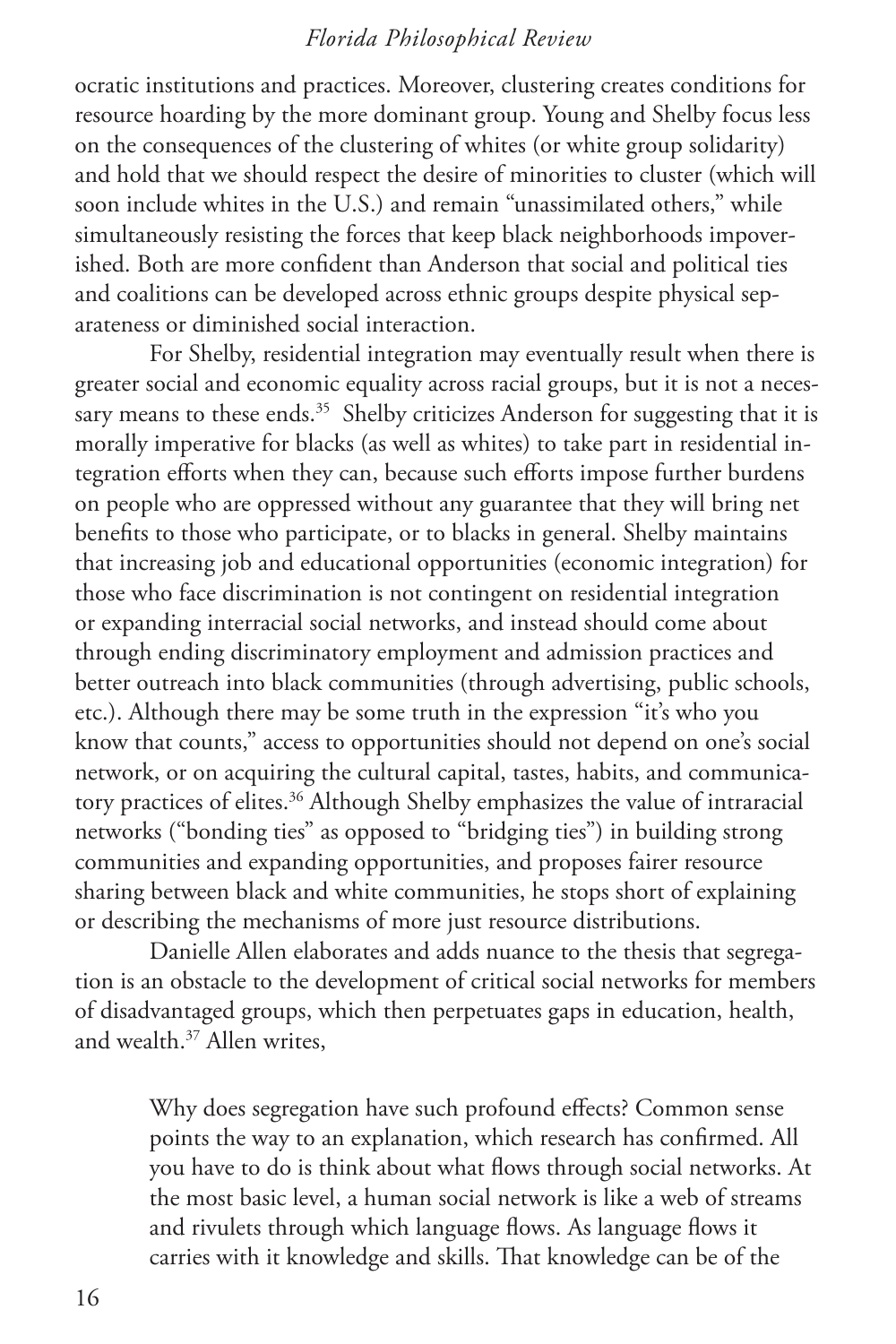sort we recognize in schools: knowledge about the world or history or politics or literature. Or it can be of a practical kind: which jobs are about to come open because someone is retiring; where a new factory is about to be built, bringing new opportunities to an area.<sup>38</sup>

First-generation college students, for example, often lack forms of practical knowledge that would enable them to negotiate the complexities of college and financial aid applications. This is not due to a lack of human capital or financial capital (compared to other college students) but to social capital. People who live in hypersegregated and economically disadvantaged communities are typically cut off from valuable information and skill building available to those who live in "high-opportunity neighborhoods." Shelby conjectures that when more African Americans achieve educational and financial success, they may share their social and cultural capital with those who are less fortunate, especially if they remain in ghettoized communities or are willing to move into them.39 This may be true, but it seems to place a moral burden on successful African Americans not to move to "high opportunity" communities, when they can, or to move into low-income black neighborhoods.

Most African Americans do not have the choice to move into less segregated and higher opportunity neighborhoods, where they would have better access to high-performing public schools, and good public amenities and services, and where they could develop more empowered social networks. Even when they have the financial resources to do so, there are a number of obstacles. First, homeowners and landlords, as well as mortgage companies continue to discriminate against black buyers and renters in ways that are difficult to prove and prosecute.<sup>40</sup> Second, black residents in predominantly white neighborhoods and cities, including children, face more racial profiling and harassment, and often public officials are part of the problem. Third, white communities have a perverse incentive to remain predominantly white in that many people associate the color of a neighborhood with good schools, adequate public safety, convenient transportation, nice parks, and good shopping, and generally, a high quality of life. This association boosts property values in these neighborhoods, which is an important way that whites increase their wealth.<sup>41</sup> Remaining white-identified means limiting the number of families of color, and keeping out businesses or public amenities that might attract people of color, such as culturally diverse restaurants or subway stops. As one of my colleagues sadly observes, when she buys or moves into a stable or prosperous neighborhood, the property values around her go down, including the value of her own home.<sup>42</sup>

The legal theorist Richard Ford explains how our current property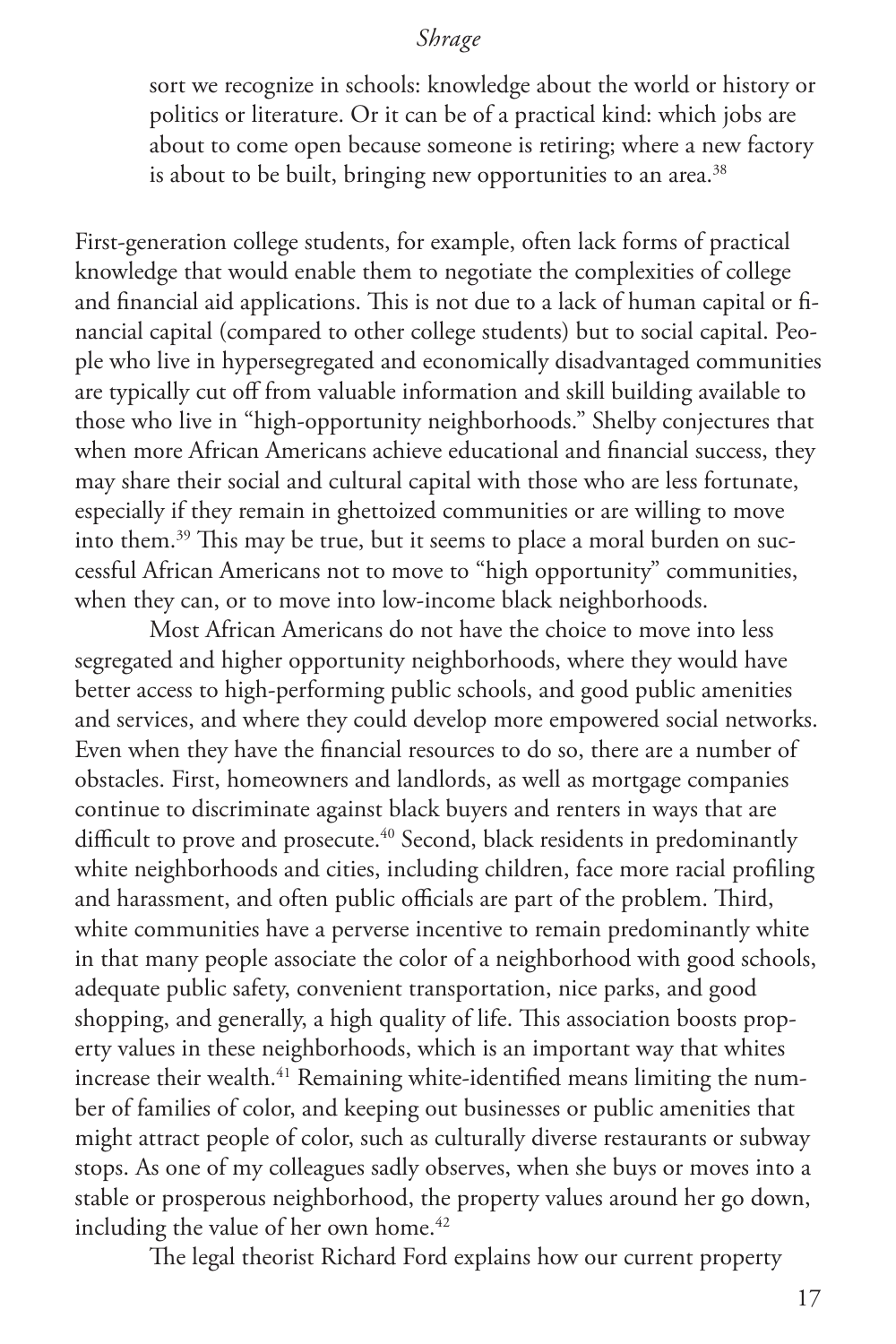and business tax systems serve to replicate patterns of exclusion and economic inequality. Cities gain advantages when they keep out low-income, highneeds residents, such as increased housing and business investment, along with more property and business tax revenues, and lower social services costs. Ford suggests that we need to reverse the incentives that encourage cities to exclude low-income residents by not allowing cities to benefit from such practices.<sup>43</sup> When cities get to keep most of their property and sales tax revenue, it then appears rational to try to attract high-income, low-needs residents. Such residents can invest in better housing and attract prosperous local businesses, which together significantly increase local property and sales tax revenues. Also, high-income, low-needs residents generally require less spending on public services. However, by keeping out low-income, high-needs residents, communities of wealth become islands surrounded by oceans of poverty and crime. Arguably, this is not the most rational or desirable arrangement from the perspectives of both wealth-island residents and our larger society. Therefore, we need to change the perverse incentives that create these residential patterns and economic inequalities. Ford's proposals are similar to Rothstein's, in that they aim to create financial disincentives for communities to remain exclusive in terms of class and race, and they identify tax revenues that could be used to support inclusive and affordable housing.<sup>44</sup>

Residential segregation remains in place today not through laws or official policies, but through racial fears and stereotypes, as well as class stratification, that have resulted from over a century of de jure (and not merely de facto) segregation (Rothstein). As both Rothstein and Ford propose, we need to change the perverse incentives that keep white communities exclusively white, and that limit housing choice for blacks, at most income levels. For example, another mechanism that enables white communities to hoard wealth is their ability to redraw their municipal boundaries or reincorporate as separate towns, leaving out economically and racially diverse neighborhoods near them, which then allows them to monopolize and control a larger tax-base.<sup>45</sup> While we may not be able to rejoin these communities into one town, we can change the tax policies and incentives that reward white communities that are racially exclusive, as Rothstein and Ford suggest. Of course, such changes are possible in theory, but mobilizing the political will to change these perverse incentives in practice will be highly challenging.

If racial segregation perpetuates disadvantage by blocking the formation of empowered social networks, then we can address some of the harms of residential segregation through practices that expand the social networks of those who are racially stigmatized. Danielle Allen claims that research shows that "connected societies" have greater social equality.<sup>46</sup> In these societies, peo-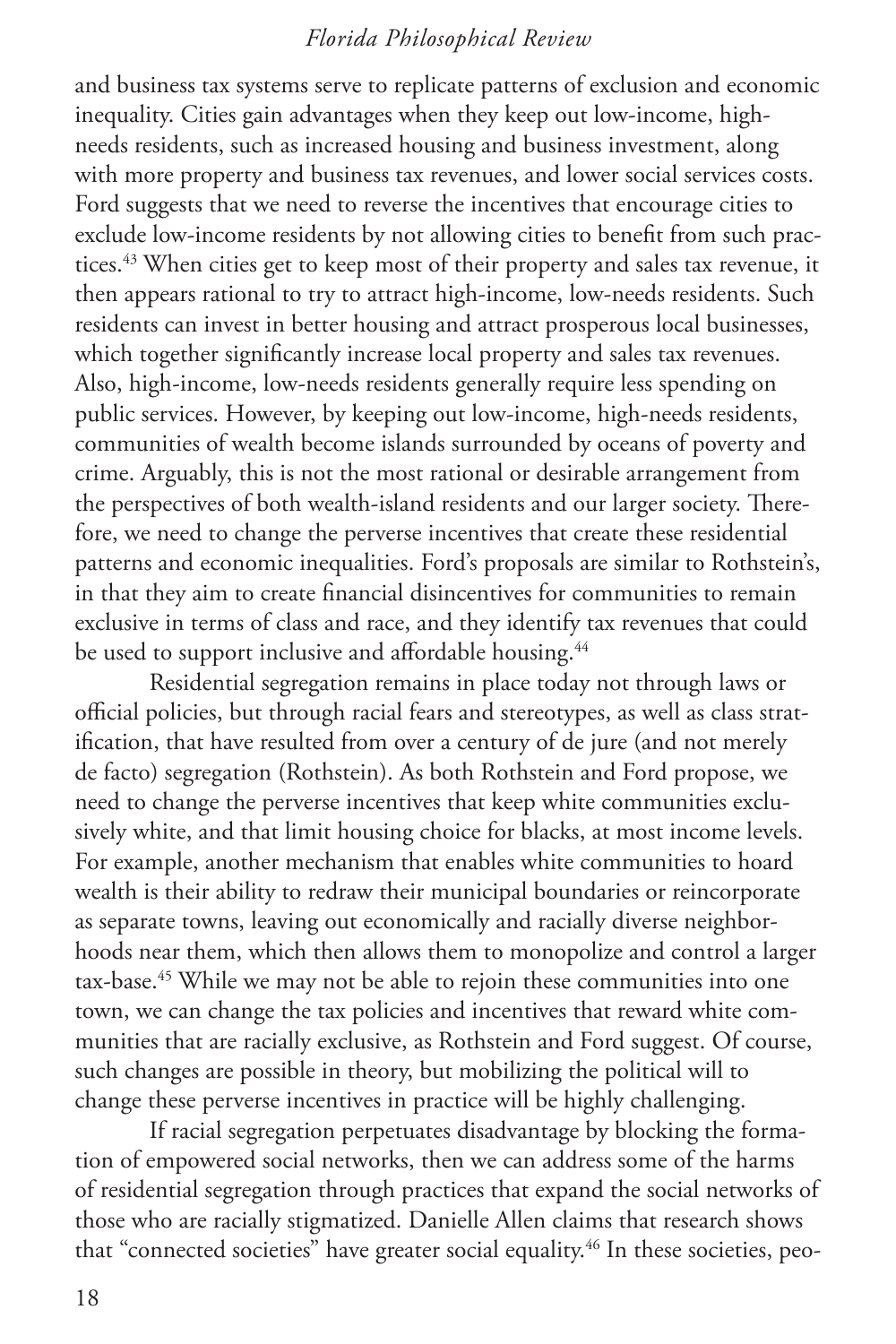ple form and maintain important social bonds with people, not only within, but also outside their own social groups. The latter kind of social bonding is possibly an effect of social equality (especially if these relationships are nonhierarchical), but they also engender and sustain social equality. Societies in which people are segregated or socially isolated along one or more dimensions (gender, religion, race, etc.) typically reflect less social equality.

Allen's analysis suggests that, if we want to promote social equality, then we need to engage in the kinds of policy and cultural work that enable people to develop "bridging ties," while maintaining strong "bonding" ones with our social familiars. To do this, we need housing communities and places of employment where we encounter diverse people at all levels of social organization, and where people of different backgrounds interact on more equal terms. In other words, it's not enough to put kids of different backgrounds together in same school, or families together in one neighborhood, governmental programs need to do this in ways that encourage people to regard each other as social equals, and that do not replicate patterns of domination and subordination. For example, any program that places low-income black children together with middle-income white ones needs to insure there are also black adults in positions of authority and control within those institutions or social contexts, according to Allen. In addition, rather than voucher programs which allow low-income blacks to rent apartments in higher-income white communities, government housing programs should refocus their efforts on increasing black home ownership in the ways that Rothstein suggests.

Moreover, the cultural work Allen suggests happens when individuals join organizations that are diverse, including political, community service, arts oriented, or recreational groups, and when people open their own groups and private networks to diverse members. In "Beyond Your Own Kind," Anita Allen also encourages our undertaking such cultural work, and states, "If you are wondering whether you ought to make an effort to include people of other backgrounds into your circle of friends, your condominium association, your church, your children's school, or your workplace, stop wondering and just do it. You are hearing the faint voice of a better self speaking above the conventional chatter."47 Both policy and cultural efforts should be designed in ways that promote successful skills, capacities, habits, and knowledge for interacting respectfully with people across social divides. Desegregating our social networks, as Danielle Allen and Elizabeth Anderson propose, is something individuals can do, or small groups can organize, without mobilizing the kind of massive movement it would take to change how property taxes are distributed, or government housing subsidies are designed. In the next section I will consider the role of faith communities in preserving social networks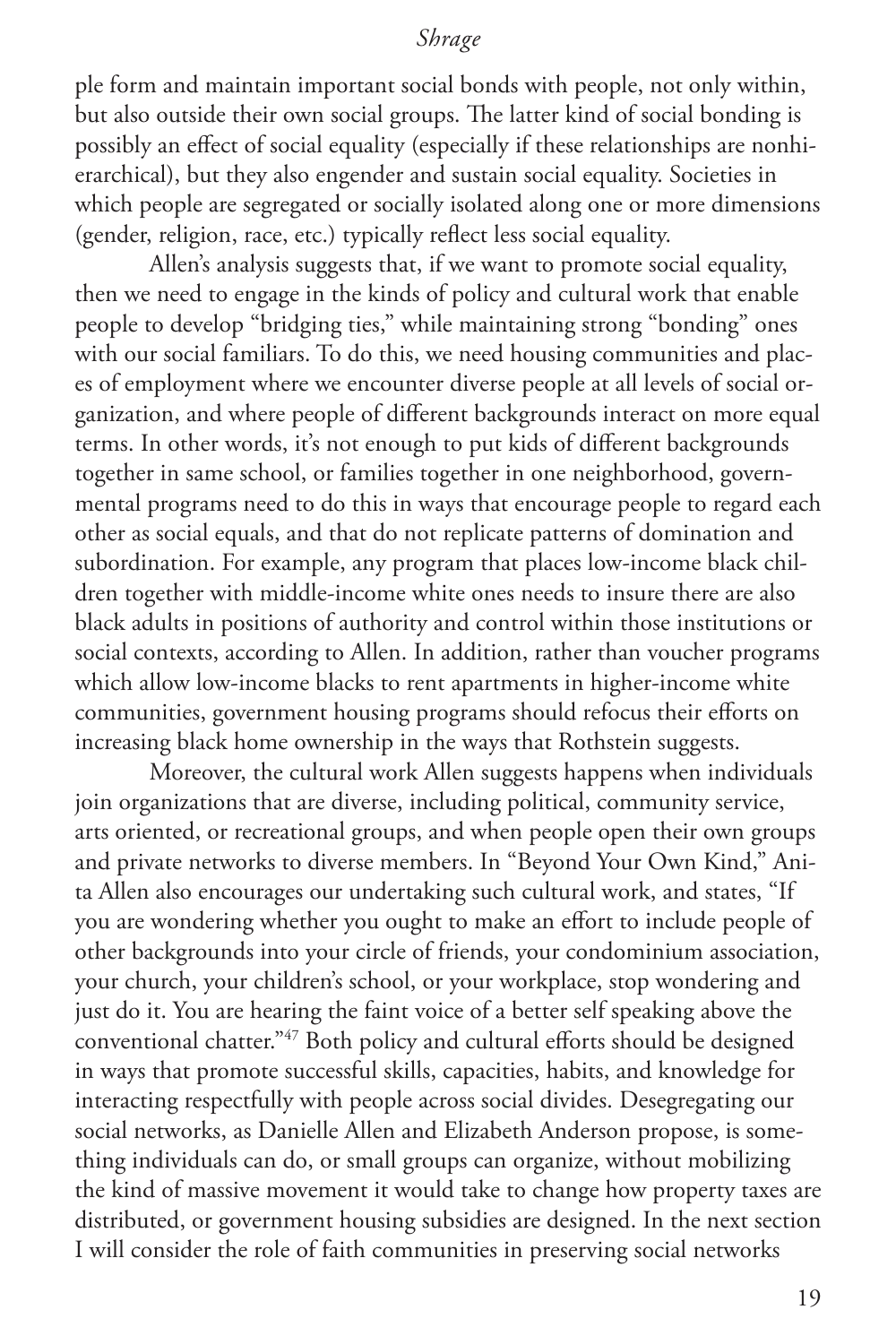that are racially segregated, and why grassroots integration efforts in this sphere could be helpful.

#### Bridging ties and faith communities

In his book, *The Last Segregated Hour: The Memphis Kneel-Ins and the Campaign for Southern Church Desegregation*, Stephen Haynes recounts the history of organized efforts to integrate Christian churches in the 1960s.<sup>48</sup> While many students of the civil rights movement are familiar with lunch counter sit-ins, bus boycotts, and black school children bravely entering white schools under police protection from angry white mobs, the kneel-in phenomenon has received less interest as a past or possibly future strategy for desegregation. Efforts to desegregate churches have waned, or at least have disappeared from public view, despite the fact that "eleven o'clock on Sunday morning is [still apparently] the most segregated hour in America."<sup>49</sup> Given the persistence of segregation in houses of worship, why have church desegregation actions been abandoned? And, would such desegregation efforts enable blacks to form more empowered social networks, without the need for government action or the risk of a powerful backlash?

The kneel-in movement of the sixties exploited the power of images of people in prayer being kept out of a house of God. Stephen Haynes writes:

Kneel-ins were staged not to protest unjust statutes, claim rights that had been denied, or expose oppressive law-enforcement practices, but to dramatize a moral query: Would African Americans and their white accomplices be permitted to enter space in which white Christians worshipped a God they claimed loved all persons without distinction?...

…kneel-ins were moral spectacles par excellence. Depending on a church's reaction, these visits could dramatize unity and reconciliation, or division and exclusion. The more prominent and centrally located the congregation, the more powerful the spectacle… If black visitors and their fellow-travelers were admitted to one of these leading white churches, they participated in a spectacle of embrace that publicly dramatized Christ's reconciling love. Conversely, the barring of blacks or racially mixed groups from worship created a spectacle of exclusion that symbolized the valuing of "time-honored tradition" over proclamation of the gospel.<sup>50</sup>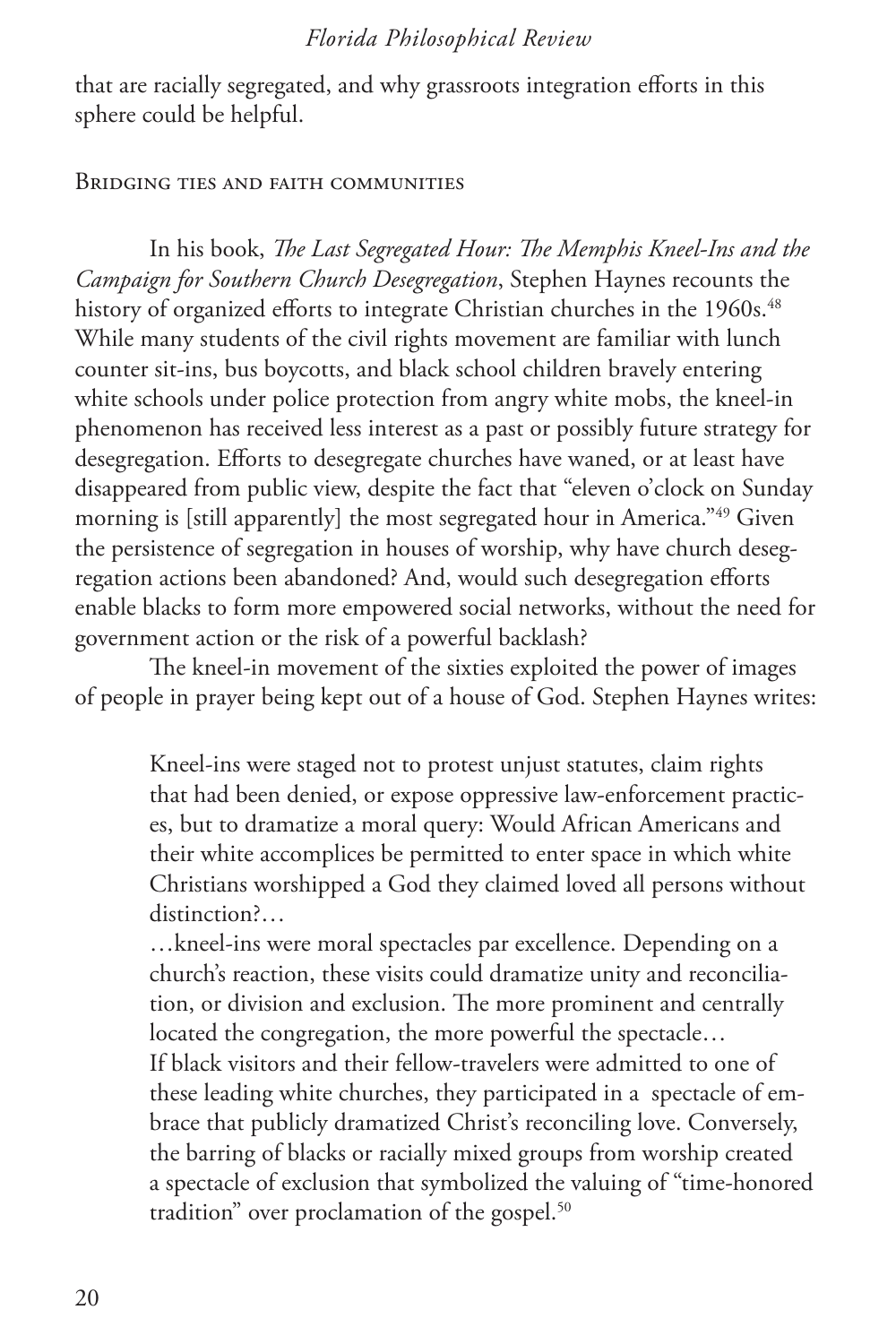Haynes reports that the kneel-in actions stirred up controversy within various Protestant denominations whose churches were targeted, were discussed in the local and national papers, and created productive tensions between exclusive white churches and the desegregated, but church-affiliated, universities which some of the protesters attended. The protests created a sense of urgency about a problem that local religious and community leaders had neglected. Haynes notes that the kneel-in actions pricked the consciences of white southerners by presenting segregation in religious terms—as inconsistent with Christian love and brotherhood.

 While the lunch counter sit-ins of the early civil rights movement generated images of biracial groups eating at the same table, Haynes points out the heightened symbolic power of a similar group breaking bread together in a religious setting, which was part of some kneel-in demonstrations. LGBT rights activists in the 1990s exploited the symbolic power of weddings in similar ways. Weddings represent the beginning of a new family, the assumption of adult responsibility, and commitment to others. Images of lesbians and gay men, or a multiracial group, taking part in sacred religious and cultural rituals create powerful messages of inclusion and community acceptance. These defiant actions provide a window into new kinds of social relations that are possible when we can get past our narrow-minded beliefs and customs. France's victorious World Cup (2018) soccer team similarly provides powerful images of multi-racial and cross-religious interaction based on equality and respect.<sup>51</sup> And images of American football players kneeling, rather than standing, before the flag, encourages viewers to question the meaning of patriotism.

Susan Moller Okin described families as schools of justice, in that children first learn about the rules of fairness and social hierarchy in their homes.<sup>52</sup> Churches and faith communities are also schools of justice. Individual members and families look to their faith communities to guide them on questions of morality and social justice. Children whose families are part of a segregated faith community grow up experiencing this cleavage in our society, and learning the various rationales for it. Today, white churches are unlikely to have explicitly racist covenants keeping out non-whites, but they are generally unwelcoming to African Americans.<sup>53</sup> Black churches are more welcoming to non-blacks, but few of the latter attend.

Exclusionary white churches should be a concern to those who believe in cross-racial solidarity and equality. They are places where notions of white racial superiority or distinctness are nurtured. At the very least, they are places where whites form social bonds only with other whites, and whose social sympathies and solidarity become largely confined to racially homogeneous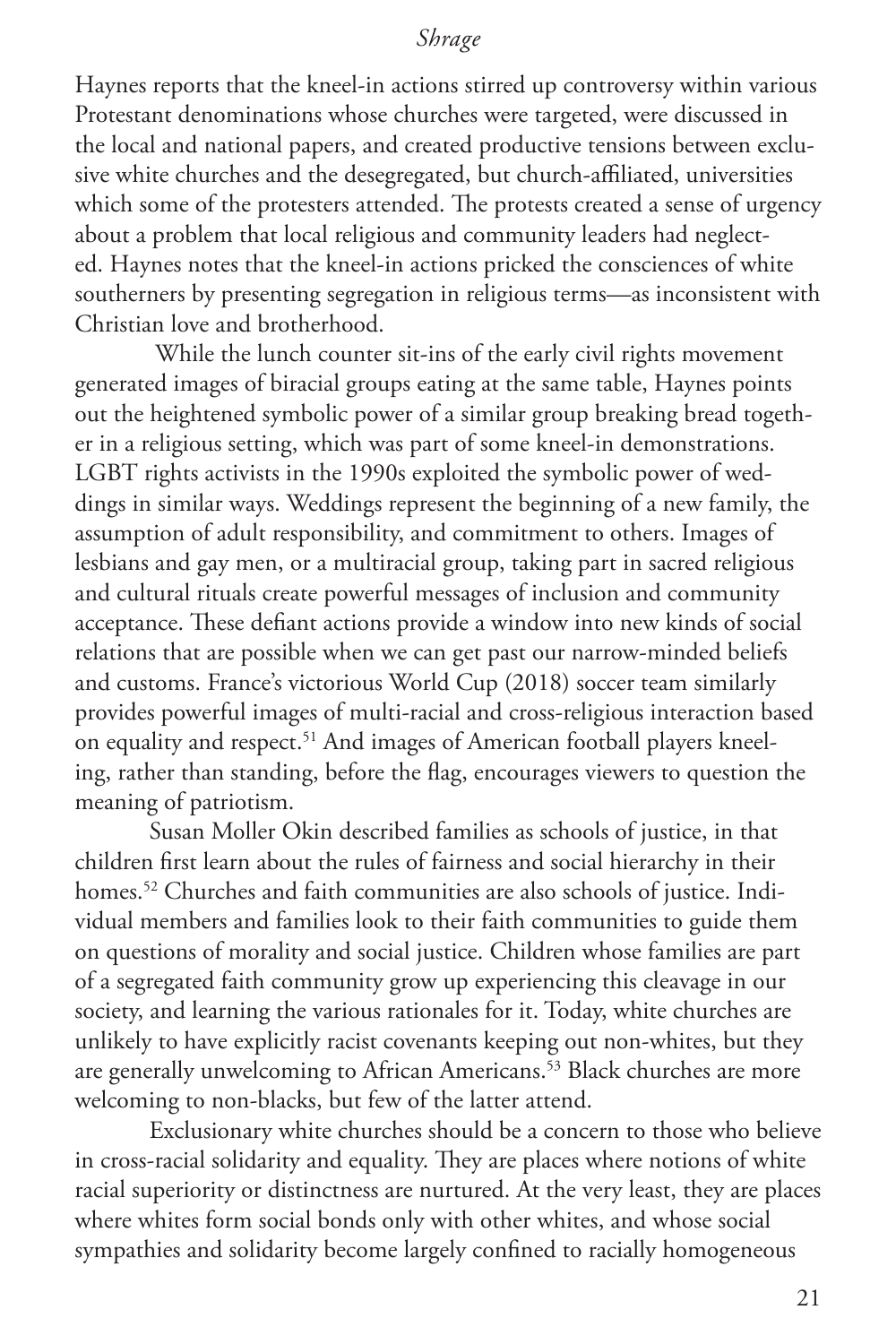communities. Segregated white churches provide a social world where white adults and their children can avoid interaction with non-whites, and where members fail to acquire important social knowledge that can render interactions with non-whites less awkward and negative.<sup>54</sup> In these white segregated communities, people tend to trust and seek help from only those who share their racial status.

Black churches, by contrast, have generally played an admirable role in civil rights struggles. They have provided places of refuge from our racist society, and for people to organize and launch social justice efforts.<sup>55</sup> They are centers for community service and poverty relief efforts, as are some white churches. They are generally welcoming to white worshippers, which has made them more vulnerable to hate crimes. Because these churches do not tend to engage in exclusionary practices, and because the social and economic realities of black institutions are shaped by more powerful white-dominated institutions, black churches prepare their members more than white ones for participation in a racially diverse society.

One worry that anti-racist reformers might have is that desegregating white houses of worship might eventually lead to the demise of black cultural institutions, such as the black church. Such institutions are valuable not only as a refuge from a society that has not yet become "post-racial," but also as an end in themselves.<sup>56</sup> However, if what is meant here by the "black church" is an institution that excludes non-blacks, this does not appear to be a central feature of the black church today.57 If houses of worship and religious institutions were to become less segregated, each could maintain its distinctive styles of worship and communion. For example, the Unitarian Universalist church today welcomes people of all faith backgrounds, ethnicities, sexualities, and so on. Yet to anyone who is non-Christian, it is evident that their forms of worship are culturally Christian—their Sunday services, their music, prayers, and so on. This is probably because most of their members are culturally Christian, and find certain kinds of music and sermons familiar and comforting, even though they reject most Christian doctrine. As long as a large number of Unitarian Universalists enjoy and find meaningful such cultural rituals and forms, their congregations should continue to participate in them.

Organized efforts to desegregate exclusive and resistant white churches have waned since the 1960s and one reason for this may be that the means for accomplishing this goal are not obvious. There is no law to change or remove, and no new government regulation or program to develop and impose. Perhaps those who organized the kneel-in campaigns of the 1960s eventually came to believe that moral shaming, via the public spectacle of bi-racial groups of worshippers being prevented by whites from entering their houses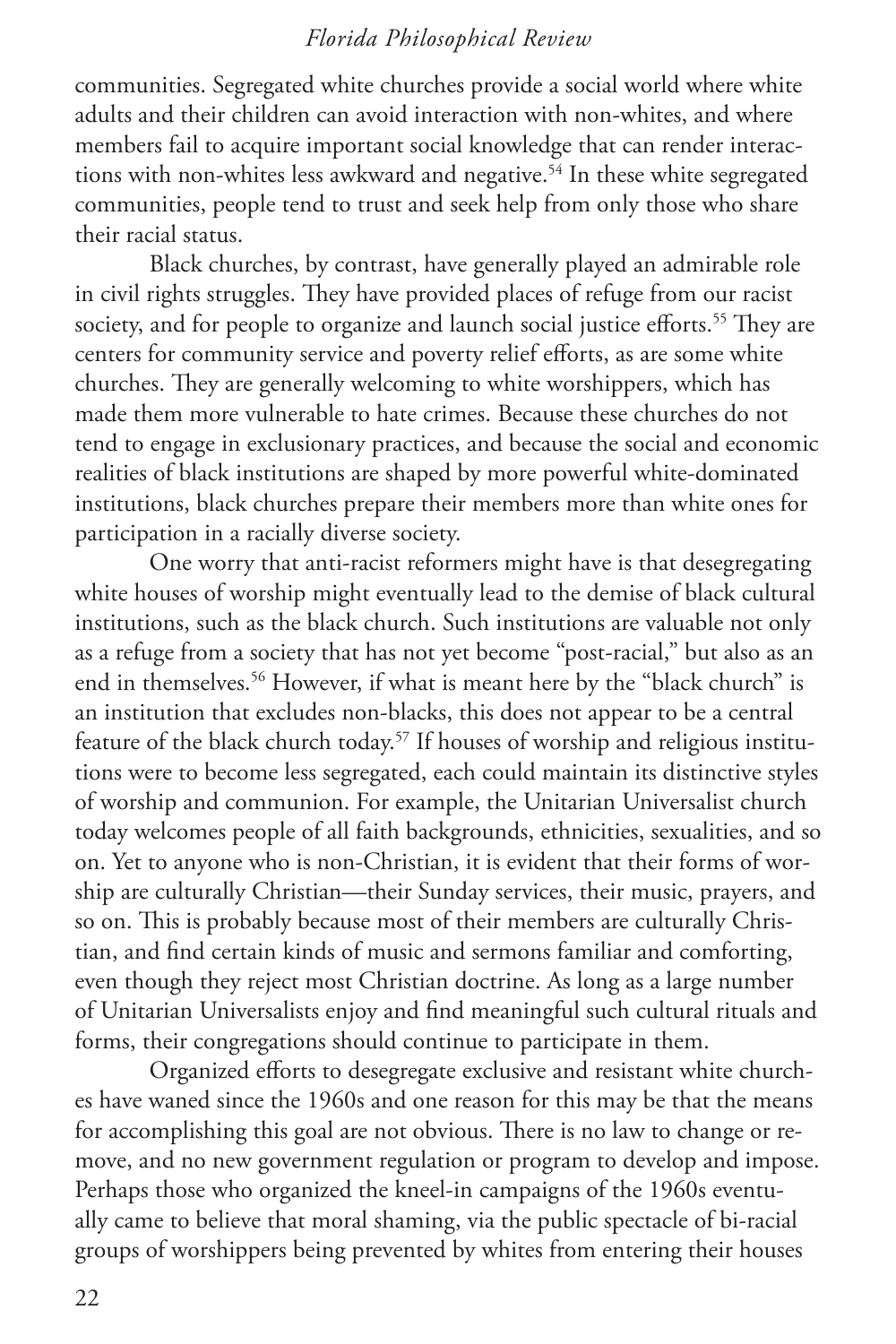of God, was not enough to effect significant social change. However, efforts at racial desegregation that do not involve governmental mandates may have some advantages. Today we see that government-imposed reforms have led to a major political backlash in the U.S., resulting in lasting resentments on the part of state politicians and their followers who oppose the federal government's intrusion into their affairs. The Republican party exploits these populist sentiments and attitudes toward affirmative action programs by taking a stance against so-called big government. Church desegregation, which need not be government organized and imposed, may be harder for white separatists to oppose.

While kneel-in demonstrations are part of the past, over the last several decades there have been scattered efforts to build intentionally, or voluntarily, inclusive church congregations. For example, the recent merging of a black church and a white church in Oakland, California to form the Tapestry Church, accomplished with the leadership of their pastors, provides a promising model for the voluntary racial integration of people who share a faith.<sup>58</sup> This effort demonstrates how private organizations can make a significant contribution to positive social change. One advantage of desegregation efforts like this is that they place adults, rather than children by themselves, on the front lines of resisting racism and negotiating new social networks. Because these battles can be adversarial, hostile, and violent, they can take a larger toll on the psyches of black children than their parents.<sup>59</sup> For instance, dispersing small numbers of black children into majority white schools and neighborhoods subjects these children to bullying and racial profiling in ways that can offset other benefits.<sup>60</sup> By contrast, having children accompany their parents into voluntarily integrated spaces, such as that of the Tapestry Church in Oakland, provides them with emotional support as they participate in anti-racist social action.

Some might argue that children are more malleable and therefore better candidates for positive cross-racial interaction than adults, but unfortunately this is less true when parents get in the way and strenuously oppose any desegregation initiatives involving their children. While the actions of some white parents in these situations have been troubling and often reprehensible, forcing desegregation in these contexts creates the public spectacle of the government infringing their parental rights. Alternatively, voluntary efforts on the part of congregations that wish to be more racially inclusive would likely find less opposition, and could provide constructive lessons for others sympathetic to their aims.

Moreover, church desegregation can create conditions for social interaction among adults who already share significant religious beliefs and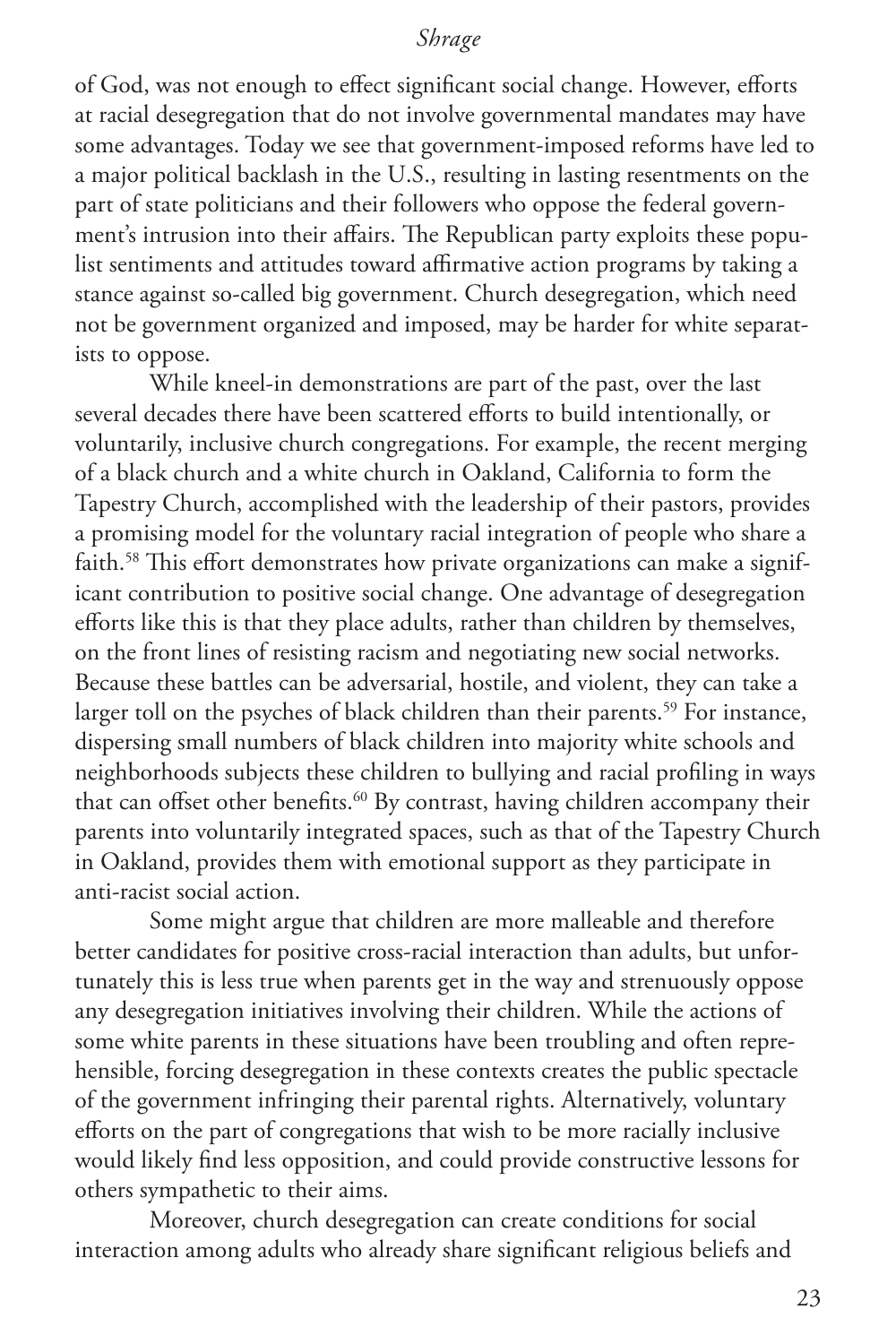moral values, which may help to bridge differences due to class and ethnicity. A church is a moral community in which members share and deepen their moral understanding of the world. It is a community where people develop social trust and compassion for others, and accept responsibility for each other's well-being to a significant extent. Leaders of such communities command moral authority and influence the behavior of others. Faith communities often encourage people to be less self-centered, and to think about those less fortunate than themselves.

Multiracial churches provide places where people can form more inclusive social networks and learn skills for positive interaction across racial divides. Initiatives that expand and diversify the social networks of people whose residential choices are severely constrained ameliorate to some degree the social isolation and neglect faced by people who live in hypersegregated neighborhoods.61 Importantly, they involve grassroots actions we can take and organize in order to address the legacy of racial segregation without waiting for the gears of our large governmental bureaucracy to turn. There are some interfaith groups that now focus on building multiracial (as well as multi-faith) networks in order to address issues of social justice. For example, the Greater Boston Interfaith Organization, according to their website, "was founded by a group of 45 clergy and community leaders who began meeting in January of 1996. What motivated this founding group to begin building GBIO was a common desire to transcend the historic divisions in Boston that existed between neighborhoods, particularly around race and class issues."<sup>62</sup> One of their primary initiatives is to raise money to build affordable housing for low-income families.<sup>63</sup> The Interfaith Council for Peace and Justice in Ann Arbor has a taskforce on Racial and Economic Justice which partners with a group called Religious Action for Affordable Housing.<sup>64</sup> A number of individual congregations have initiated racial justice "conversations" and projects. Temple Israel of Boston has organized "an effort to promote purchasing from Black-owned businesses. This project is anchored in our awareness of insidious past and present racial discrimination; and in the evidence that Black-owned businesses are likely to hire Black people, and foster economic improvement for Black families and communities along with myriad other benefits."65 All of these organizations enable the formation of diverse social networks, where people are accountable to each other, and develop bonds of trust and understanding that transcend race and ethnicity. This is a first step toward greater community and neighborhood diversity.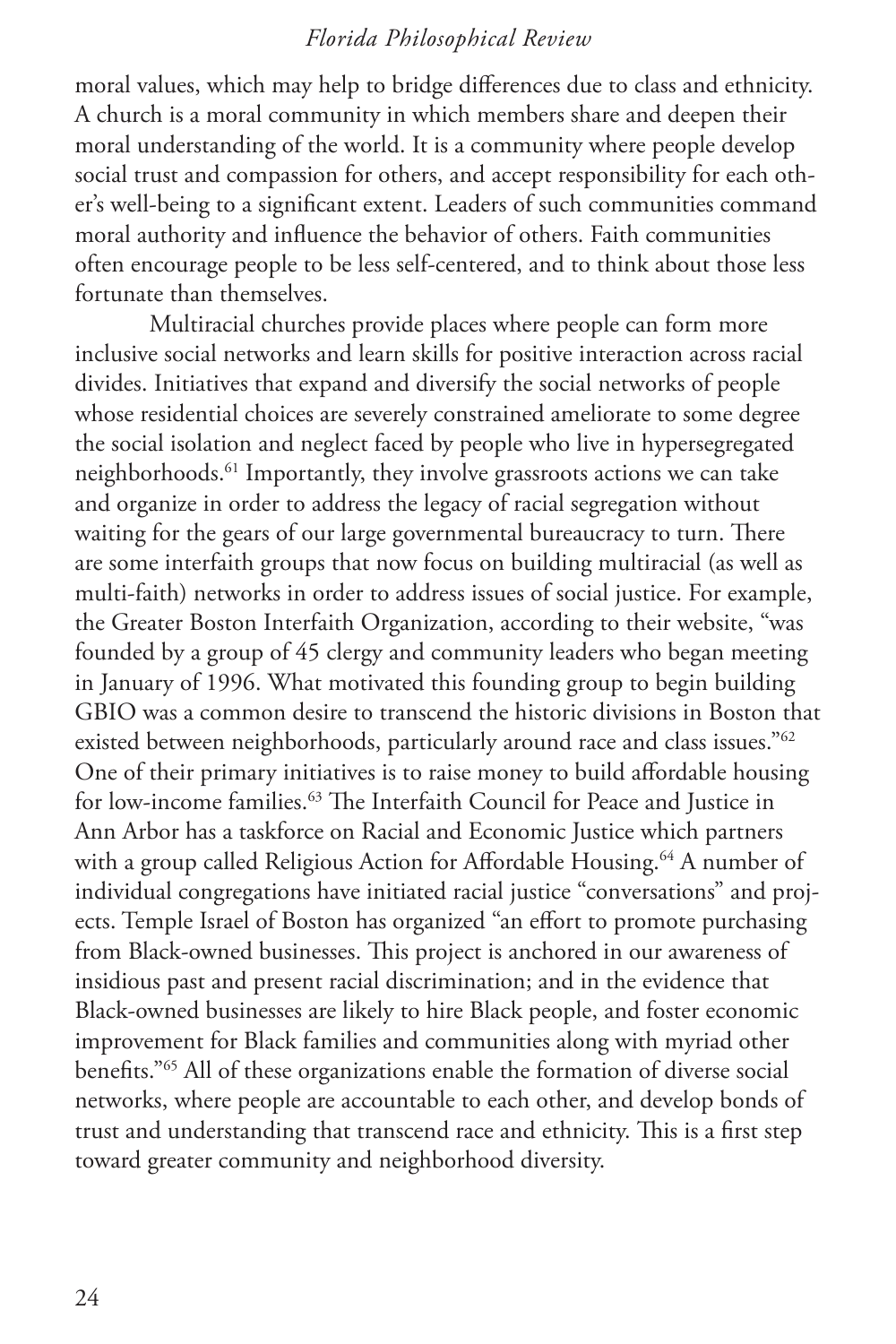#### **CONCLUSION**

In the 1990s, when I was living in a predominantly white, upper middle-class university town in Southern California, the city council voted down a proposal by a well-established restaurant group to open an Ethiopian restaurant in our "village" business area. I asked people I knew on our city council and in our city attorney's office for explanations. The official rationale seemed to be that there were concerns that such a restaurant would not be popular among, or patronized by, the town's residents, which is somewhat bizarre. Ethiopian restaurants are now popular and successful in many U.S. cities, and so I challenged this explanation. After hearing multiple attempts to justify the decision, the only thing I could surmise was that some concerned residents feared that the restaurant would attract black people from outside our town, and their presence might discourage the town's residents from patronizing other businesses in the village. Of course, no one said exactly this, in these terms, but the issue of business taxes and property values kept coming up, which was only relevant if they thought a potentially successful "black" business in our town would depress them.

The leaders in this town missed an opportunity to challenge the fears and prejudices of a sizable group of residents and help integrate the town's business district, as a step perhaps toward greater neighborhood integration. Perhaps greater pressure from civil society groups, including faith organizations that are taking up the issue of racial and social justice, would have led to a different outcome. Changes in our tax policy of the sort that Rothstein and Ford propose can also put pressure on city councils to advance residential diversity, and make better and fairer decisions. My general point is that we need to be creative and try different and new approaches, in order to end black hypersegregation and the many other disadvantages it perpetuates. Perhaps once we understand the historical causes of segregation—especially the role of our government—and also how whites continue to reap underserved advantages, the advantaged group will be less inclined to view current arrangements as a matter of their virtue or some cultural characteristics of racialized groups.<sup>66</sup>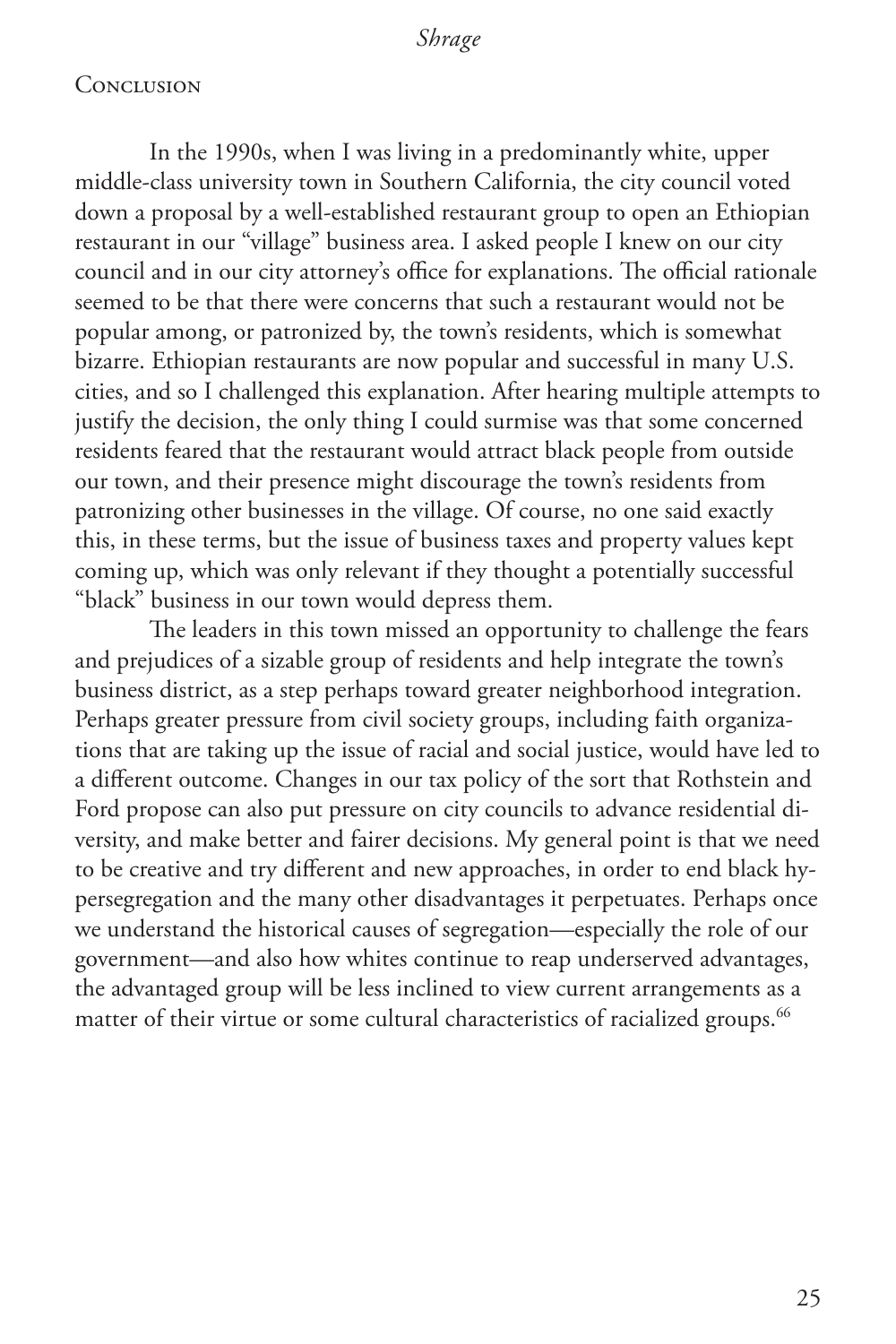### **ENDNOTES**

\*I would like to thank the Edmond J. Safra Center for Ethics at Harvard University, where much of the research for this essay was completed.

1 Richard Rothstein, *The Color of Law: A Forgotten History of How Our Government Segregated America* (Liveright Publishing Corporation, 2017). Rothstein writes about Levittown: "in these and thousands of other locales, mass-production builders created entire suburbs with the FHA- or VA-imposed condition that these suburbs be all white (p. 70).

2 Aaron Williams and Armand Emamdjomeh, "America is more diverse than ever—but still segregated," *The Washington Post*, May 10, 2018: https://www.washingtonpost.com/graphics/2018/national/segregation-us-cities/?utm\_term=.c512c7b56048

3 For a definition of 'hypersegregation,' see Douglas S. Massey and Nancy A. Denton, "Hypersegregation in U.S. Metropolitan Areas: Black and Hispanic Segregation along Five Dimensions," *Demography* 26(3):373-39. Extreme segregation is mostly experienced by African Americans in the U.S., where segregation often includes five dimensions: evenness, isolation, concentration, centralization, and clustering.

4 Iris Marion Young, *Inclusion and Democracy* (Oxford University Press, 2000), p. 216.

5 I. Young, *Inclusion and Democracy*, p. 216.

6 I. Young, *Inclusion and Democracy*, p. 217.

7 I. Young, *Inclusion and Democracy*, p. 217.

8 I. Young, *Inclusion and Democracy*, p. 217.

9 I. Young, *Inclusion and Democracy*, p. 218.

10 Tommie Shelby, *Dark Ghettos: Injustice, Dissent, and Reform* (Harvard University Press, 2016), p. 49.

11 T. Shelby, *Dark Ghettos*, p. 59. Shelby does not advocate racial separatism as an end (as do black nationalists), but as an acceptable means to black equality and freedom. See also Shelby's *We Who are Dark: The Philosophical Foundations of Black Solidarity* (Cambridge: Harvard University Press, 2007). In some ways Shelby's criticisms of the new integrationists are similar to Malcolm X's criticisms of Martin Luther King on integration. See the recorded interviews "Malcolm X: Forcing Integration Doesn't Work" https:// www.youtube.com/watch?v=gKxny3F22so and "Malcolm X, Do You Believe in Segregation" (1963) https://www.youtube.com/watch?v=NhB8r5Rx-FQ

- 12 T. Shelby, *Dark Ghettos*, p. 70.
- 13 T. Shelby, *Dark Ghettos*, p. 71
- 14 I. Young, *Inclusion and Democracy*, pp. 206-7.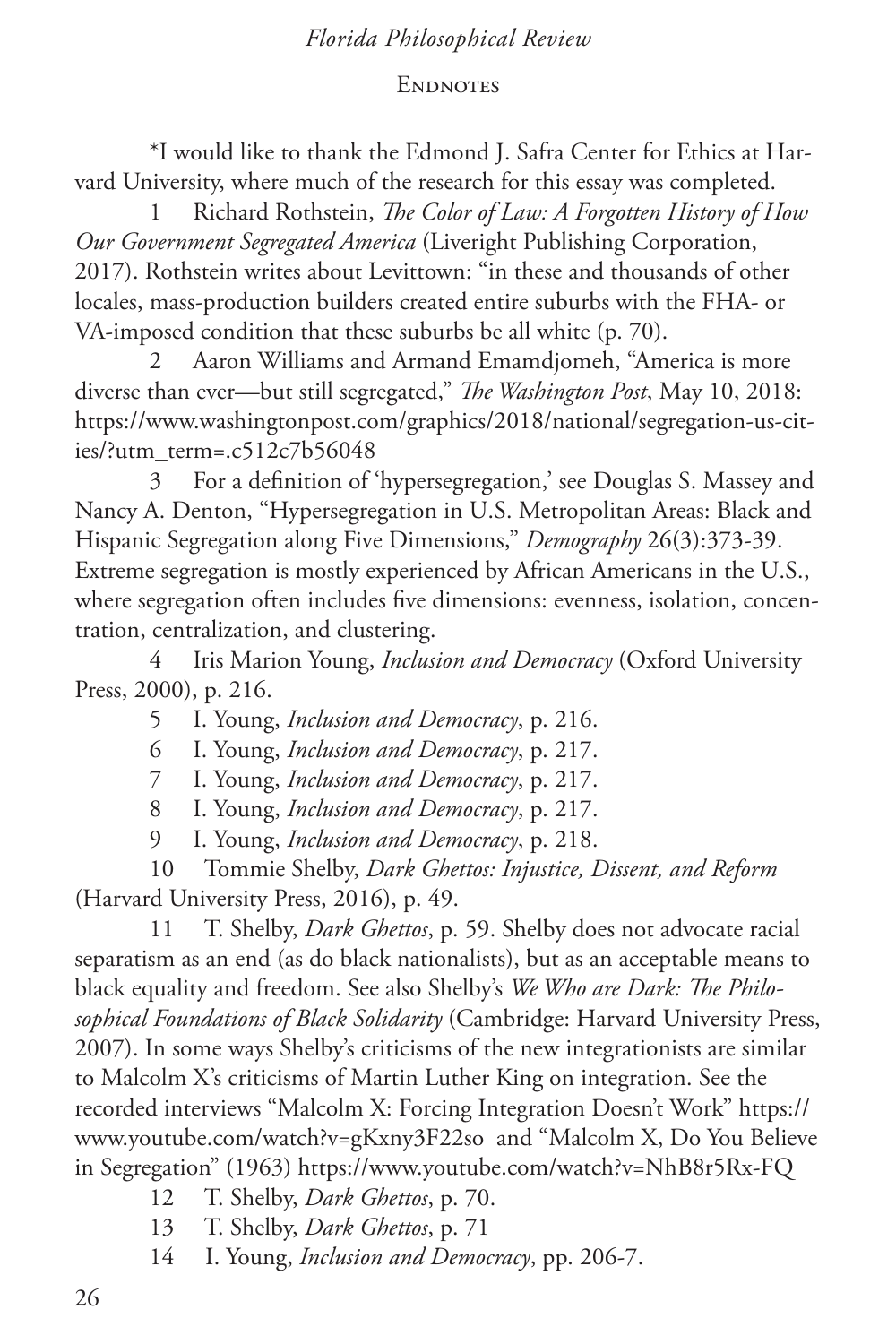- 15 I. Young, *Inclusion and Democracy*, p. 224.
- 16 T. Shelby, *Dark Ghettos*, pp. 67-79.
- 17 T. Shelby, *Dark Ghettos*, p. 278.
- 18 T. Shelby, *Dark Ghettos*, p. 5, and pp. 59-62.
- 19 I. Young, *Inclusion and Democracy*, p. 216.
- 20 T. Shelby, *Dark Ghettos*, p. 63.

21 For example, the Seattle policy that was reviewed by the Supreme Court in 2007 worked as follows: "In the district's public schools approximately 41 percent of enrolled students are white; the remaining 59 percent, comprising all other racial groups, are classified by Seattle for assignment purposes as nonwhite…If an oversubscribed school is not within 10 percentage points of the district's overall white/nonwhite racial balance, it is what the district calls 'integration positive,' and the district employs a tiebreaker that selects for assignment students whose race 'will serve to bring the school into balance.'" Opinion of Roberts, C.J., (551 U.S., 2007), PARENTS INVOLVED IN COMMUNITY SCHOOLS v. SEATTLE SCHOOL DIST. NO. 1, p. 3: https://www.aclu.org/legal-document/supreme-court-decision-seattle-louisville-school-integration-cases; Residential integration programs do not generally aim to achieve such precise racial balancing, and even school integration programs like Seattle's did not attempt to balance each racial/ethnic group "in rough proportion to their presence in the region." Indeed, voucher programs, by limiting funding, may be charged with trying to keep the numbers of blacks moving to higher opportunity neighborhoods much lower than their proportion in the region, so as not to provoke white flight.

22 Some writers use the term "white privilege" to refer to the social and economic advantages whites generally have over blacks, but this suggests that blacks are being denied merely a privilege rather than respect for their basic rights when they are treated unequally. See Naomi Zack, *White Privilege, Black Right* (N.J.: Rowman and Littlefield, 2015).

23 Richard Rothstein, *The Color of Law*, pp. 184-5. Sadly, the recent collapse of real estate values in the U.S. has had a more devastating impact on black wealth than white, in part due to the former's lack of access to decent mortgage terms or to less risky properties in neighborhoods with lower foreclosure rates. See Gillian White, "The Recession's Racial Slant," *The Atlantic*, June 24, 2015: https://www.theatlantic.com/business/archive/2015/06/ black-recession-housing-race/396725/

24 Richard Rothstein, *The Color of Law*, p. 209. According to Rothstein, "In 2015 approximately one million families had vouchers—but another 6 million who qualified went without them. There are long waiting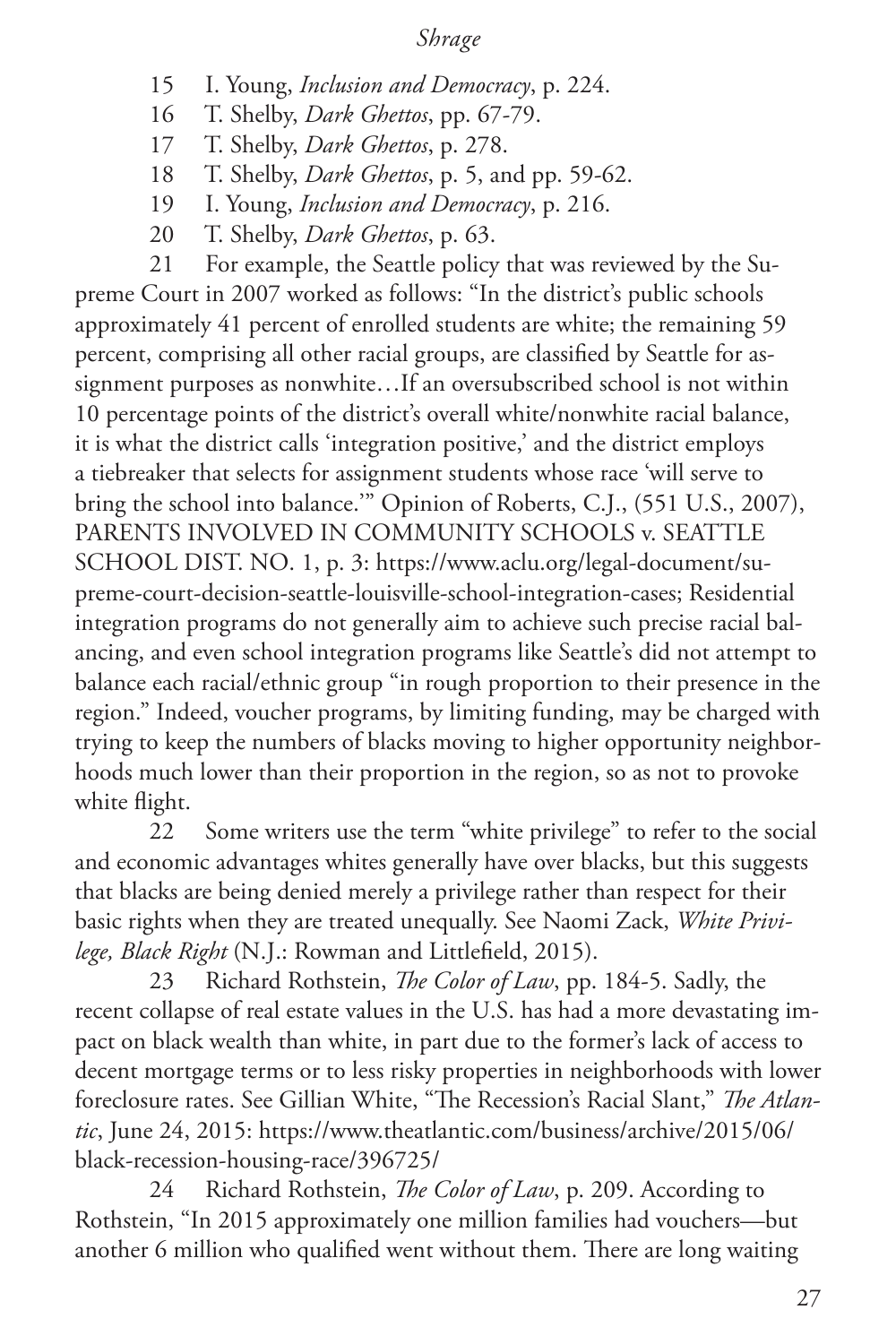lists for vouchers in every city that has a large African American low-income population." (p. 209).

25 Rothstein reports that public-subsidized housing has furthered segregation because government officials and the real estate industry joined forces to locate low-income housing "projects" in poor black neighborhoods. In this way, public housing programs have served to concentrate poverty rather than promote economic security. Nevertheless, Shelby advocates placing public housing units in segregated black neighborhoods, and allowing people to use vouchers to rent in these neighborhoods as a way to bring resources to poor neighborhoods, and allow people to self-segregate if they choose. Of course, there is little resistance for doing what Shelby proposes, and great resistance to building affordable and inclusive housing outside black neighborhoods, which would significantly increase housing choice for blacks. *Dark Ghettos*, p. 77.

26 See also Andrew Valls, see "A Liberal Defense of Black Nationalism." *American Political Science Review 104* (2010): 467-81.

27 Rothstein's *The Color of Law* shows how our governmental regulations and programs throughout the 20th century (e.g., racial zoning, exclusive covenants, public housing programs, etc.) created white prosperous suburban communities and black inner-city slums. Rothstein challenges what he calls the myth of de facto segregation, and shows that de jure segregation extended well beyond the Jim Crow era and to all regions of the country. See also: Keeanga-Yamahtta Taylor, *Race for Profit: How Banks and the Real Estate Industry Undermined Black Homeownership* (Chapel Hill: The University of North Carolina Press, 2019), which was published after I gave this address. Taylor expands Rothstein's analysis by showing the role played by real estate and mortgage companies, not only through government pressure, in perpetuating residential segregation.]

28 A number of philosophers have told me that it is not our job to develop concrete policies or programs, but rather this is the job of political strategists or policy makers. Our job is only to distinguish and morally evaluate competing and guiding principles or ideals. I find this division of labor to be somewhat elitist, and it exempts philosophers from doing the hard work of fleshing out their principles and explaining what difference they could make if put into practice, and also becoming more informed about the empirical realities in which we live. In general, feminist philosophers have been more willing to debate the nuances of policy, such as those pertaining to abortion and reproductive rights, or pornography and free speech.

- 29 R. Rothstein, *The Color of Law*, pp. 202-11.
- 30 R. Rothstein, *The Color of Law*, p. 210.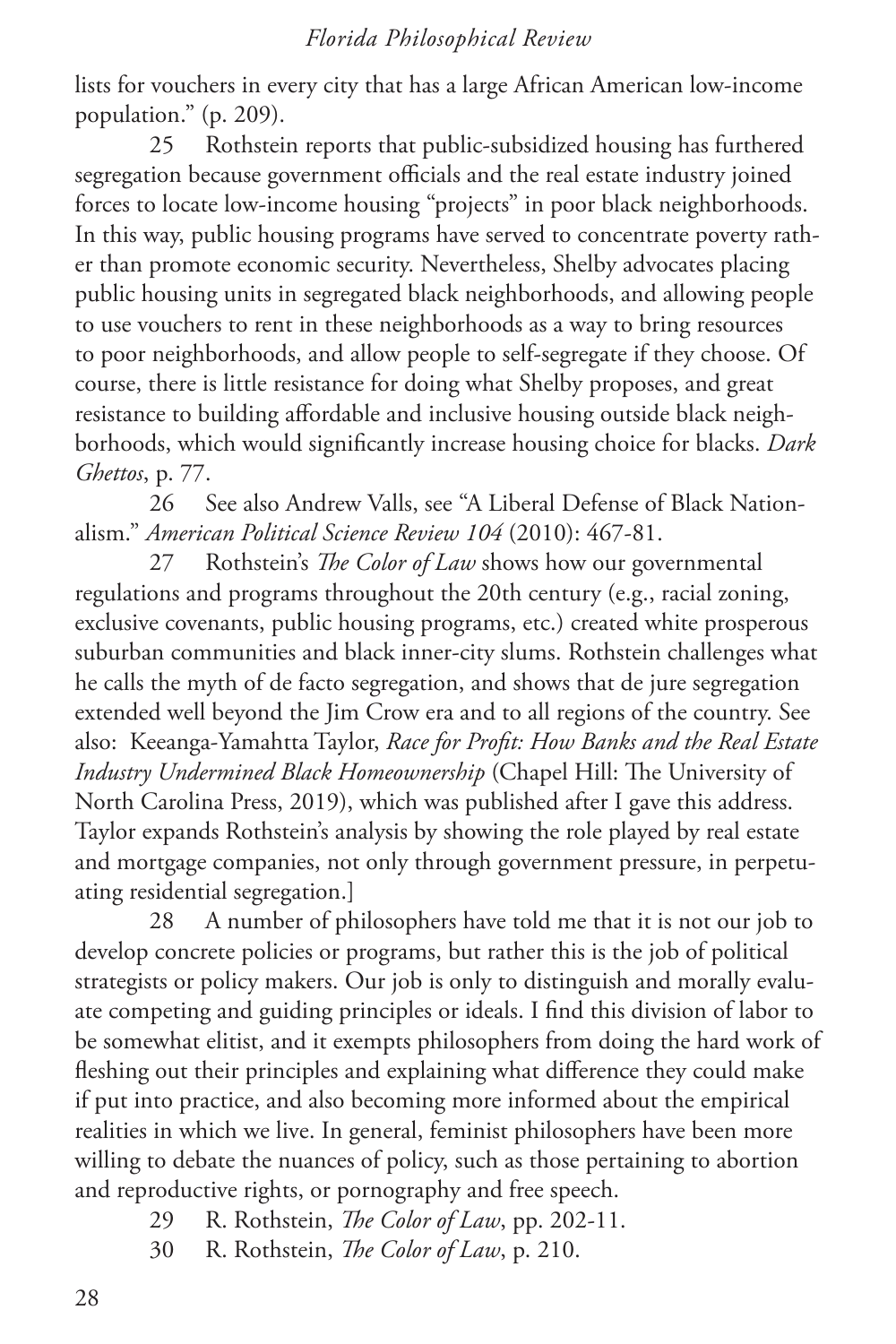31 Anderson, Elizabeth. (2010). *The Imperative of Integration*

(Princeton, NJ: Princeton University Press), chapters one, two, and three.

32 E. Anderson, *The Imperative of Integration*, chapter 5.

33 E. Anderson, *The Imperative of Integration*, chapters 6, 7, and 9.

34 "Commentaries on Elizabeth S. Anderson, *The Imperative of Integration*" *Symposia on Gender, Race and Philosophy*, Volume 9, number 2 (Fall 2013): http://web.mit.edu/~sgrp/2013/no2/SGRPv9no2(0913).pdf See commentaries by Denise James, Ronald Sundstrom, and Paul C. Taylor. See also Andrew Valls forthcoming book *Rethinking Racial Justice* (Oxford University Press, Aug. 2018).

35 Tommie Shelby, "Integration, Inequality, and Imperatives of Justice: A Review Essay," *Philosophy and Public Affairs 42*, no. 3: pp. 260-3.

36 Shelby, *Dark Ghettos*, pp. 66-79.

37 Allen, Danielle. (2016). "Toward a connected society," in *Our Compelling Interests*, eds. E. Lewis and N. Cantor (Princeton, NJ: Princeton University Press), p. 89. See also, Douglas S. Massey, "Segregation and the Perpetuation of Disadvantage," *The Oxford Handbook of the Social Science of Poverty*, eds. D. Brady and L.M. Burton (Oxford University Press, 2016). http://www.oxfordhandbooks.com/view/10.1093/oxfordhb/9780199914050.001.0001/oxfordhb-9780199914050-e-17

38 D. Allen, "Toward a connected society," pp. 89-90.

39 Shelby, *Dark Ghettos*, Chapter 2, "Integration or Egalitarian Pluralism"?

40 Landlords sometimes do not answer phone calls from prospective black renters, homeowners sometimes feel pressure from neighbors not to sell to blacks, and banks sometimes offer black borrowers less attractive mortgage rates. Many people who do this do not regard themselves as racist, instead they see themselves as protecting their own financial investments or their company's financial interests. Douglas Massey writes, "Discrimination in the sale and rental of homes was not outlawed until the Fair Housing Act of 1968; discrimination in mortgage lending was not prohibited until the 1974 Equal Credit Opportunity Act; and redlining was only banned in 1977 by the Community Reinvestment Act. Although these laws outlawed discrimination, however, they contained few enforcement provisions, generally placing the onus on individual victims to prove that they had suffered discrimination in court. As a result, discrimination did not cease so much as become clandestine after the Civil Rights Era." See Massey, "Segregation and the Perpetuation of Disadvantage."

41 NPR, "Interactive Redlining Map Zooms In On America's History of Discrimination," October 19, 2016: http://www.npr.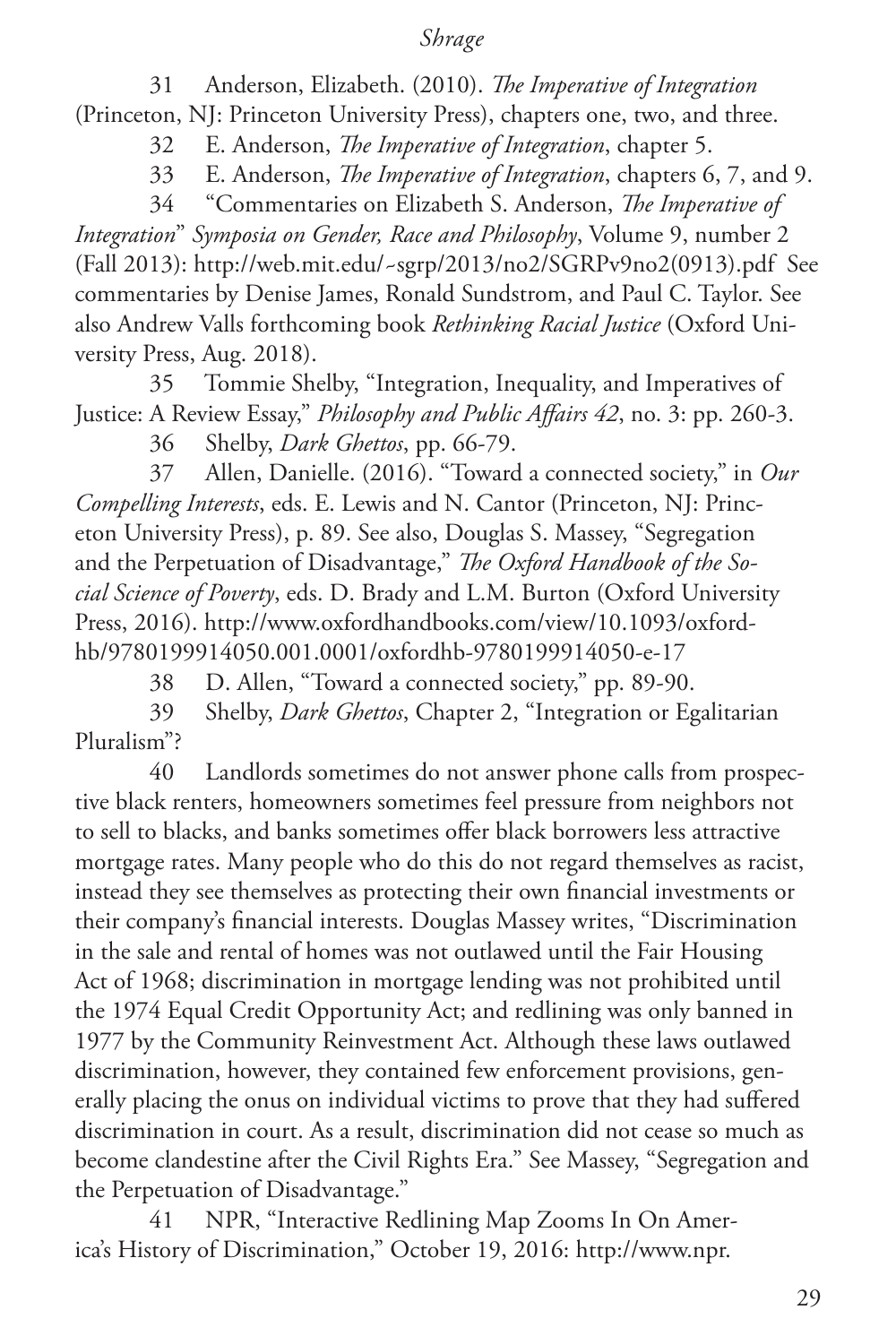org/sections/thetwo-way/2016/10/19/498536077/interactive-redlining-map-zooms-in-on-americas-history-of-discrimination ; New York Times Editorial Board, "How Segregation Destroys Black Wealth," *The New York Times*, September 15, 2015: http://www.nytimes.com/2015/09/15/opinion/ how-segregation-destroys-black-wealth.html

42 Patricia Williams relates an incident in which a bank wanted to charge her more points for a mortgage because the bank officials believed that property values would drop in any neighborhood that a black person bought into: https://www.pbs.org/wgbh/pages/frontline/shows/race/audio/pwilliams. html Residential discrimination based on race (independent of wealth) is an example of why racial discrimination cannot be reduced to, or simply explained in terms of, class discrimination. See also *Race and Real Estate*, eds. Adrienne Brown and Valerie Smith (Oxford University Press, 2016).

43 Ford, Richard Thompson, "The Color of Territory: How Law and Borders Keep America Segregated," in *Justice and the American Metropolis*, eds. C.R. Hayward, T. Swanstrom S. Macedo and D. Rae (Minneapolis: University of Minnesota Press, 2011).

44 When the tax revenues of a community are high due to historic segregation and ongoing discrimination, one could argue that the community has a moral obligation to share resources with those who have been the victims of segregation and discrimination. Also, the state has an acknowledged interest in promoting diversity in educational institutions and ending racial isolation, and one tool it has to accomplish this is tax redistribution.

45 Ford, Richard Thompson, "The Color of Territory: How Law and Borders Keep America Segregated."

46 D. Allen, "Toward a connected society," p. 88.

47 A. Allen, *The New Ethics*, p. 243.

48 Stephen Haynes, *The Last Segregated Hour: The Memphis Kneel-Ins and the Campaign for Southern Church Desegregation* (Oxford University Press 2012).

49 In "The Most Segregated Hour in America" http://www.phil. vt.edu/JKlagge/ConductorChurch.htm , James C. Klagge discusses the research of the Multiracial Congregations Project regarding the prevalence of multiracial congregations: http://www.hartfordinstitute.org/cong/research\_ multiracl.html Korie Edwards questions efforts to launch multiracial congregations, especially those associated with the megachurches, in that they often celebrate diversity without focusing on the structural causes of inequality. See "Much Ado About Nothing? Rethinking the Efficacy of Multiracial Churches for Racial Reconciliation," in *Christians and the Color Line*, eds. J.R. Hawkins and P.L. Sinitiere (Oxford University Press, 2013). I agree with Edwards's cri-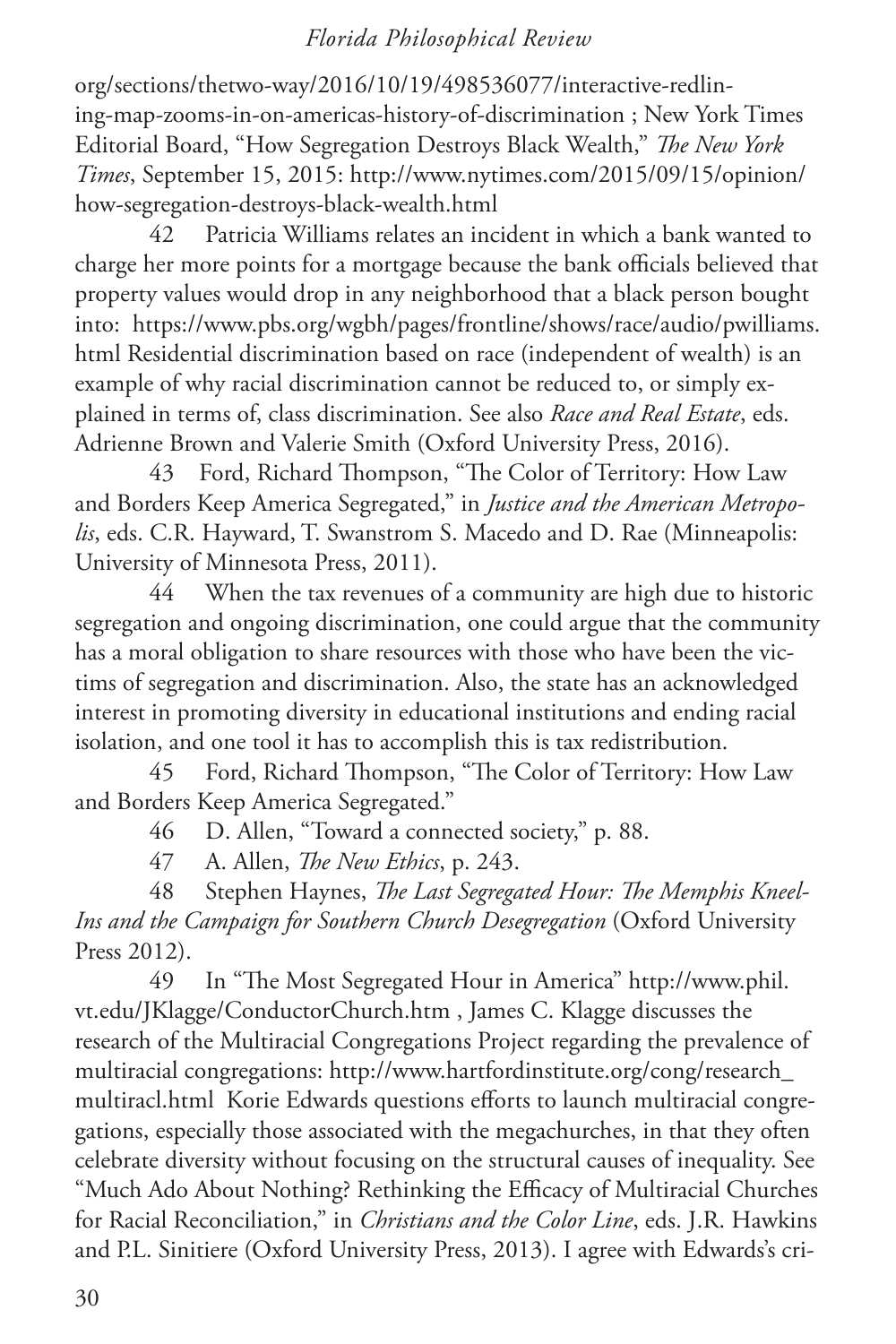tique regarding the shallowness of some of these efforts, though it overlooks the importance of the social networks that such congregations may facilitate.

50 Haynes, *The Last Segregated Hour*, pp. 14-15

51 "Is France's ethnically diverse team a symbol of multiculturalism?" Ramy Allahoum, *Aljazeera*, July 10, 2018: https://www.aljazeera. com/indepth/features/france-ethnically-diverse-team-symbol-multiculturalism-180709224535038.html Also see "Migration, Outreach Mean Diversity Is Soccer's New Normal," The Associated Press, *The New York Times*, July 10, 2018: https://www.nytimes.com/aponline/2018/07/10/world/europe/ ap-soc-wcup-diversity.html

52 *Justice, Gender, and the Family* (Basic Books 1991).

53 See Michael Emerson and Christian Smith, *Divided By Faith: Evangelical Religion and the Problem of Race in America* (NY: Oxford University Press 2001).

54 Anita Allen argues that segregation prevents us from acquiring forms of knowledge we need to treat others with respect (p. 241). Anita L. Allen, The New Ethics (New York, NY: Miramax Books, 2004).

55 Eric L. McDaniel, *Politics in the Pews: The Political Mobilization of Black Churches* (University of Michigan Press, 2008).

56 Shelby, "Integration, Inequality, and Imperatives of Justice: A Review Essay."

57 In this video clip of Reverend Martin Luther King, he states that black Christian churches are segregated but not "segregating" in that they would welcome white members: https://www.youtube.com/ watch?v=1q881g1L\_d8

58 Jill Tucker, "Black, white Oakland churches to merge into one," *San Francisco Chronicle*, June 2, 2018: https://www.sfchronicle.com/ bayarea/article/Black-white-Oakland-churches-to-merge-into-one-12961726. php ; and Sandhya Dirks, "Integrating Sunday Morning Church Service—A Prayer Answered," NPR, August, 11, 2018: https://www.npr. org/2018/08/11/637552132/integrating-sunday-morning-church-service-a-prayer-answered

There have been some earlier efforts to form multiracial churches, see Lucas J. Johnson, "Rare Combination: Parishes partner to make King's message of desegregation a reality," *Missoulian*, October 8, 2011: https:// missoulian.com/lifestyles/faith-and-values/religion/rare-combination-parishes-partner-to-make-king-s-message-of/article\_35395816-f11d-11e0-914e-001cc4c002e0.html

59 Hannah Arendt criticized the school desegregation movement for this reason, and became somewhat vilified for this. Hannah Arendt, "Re-